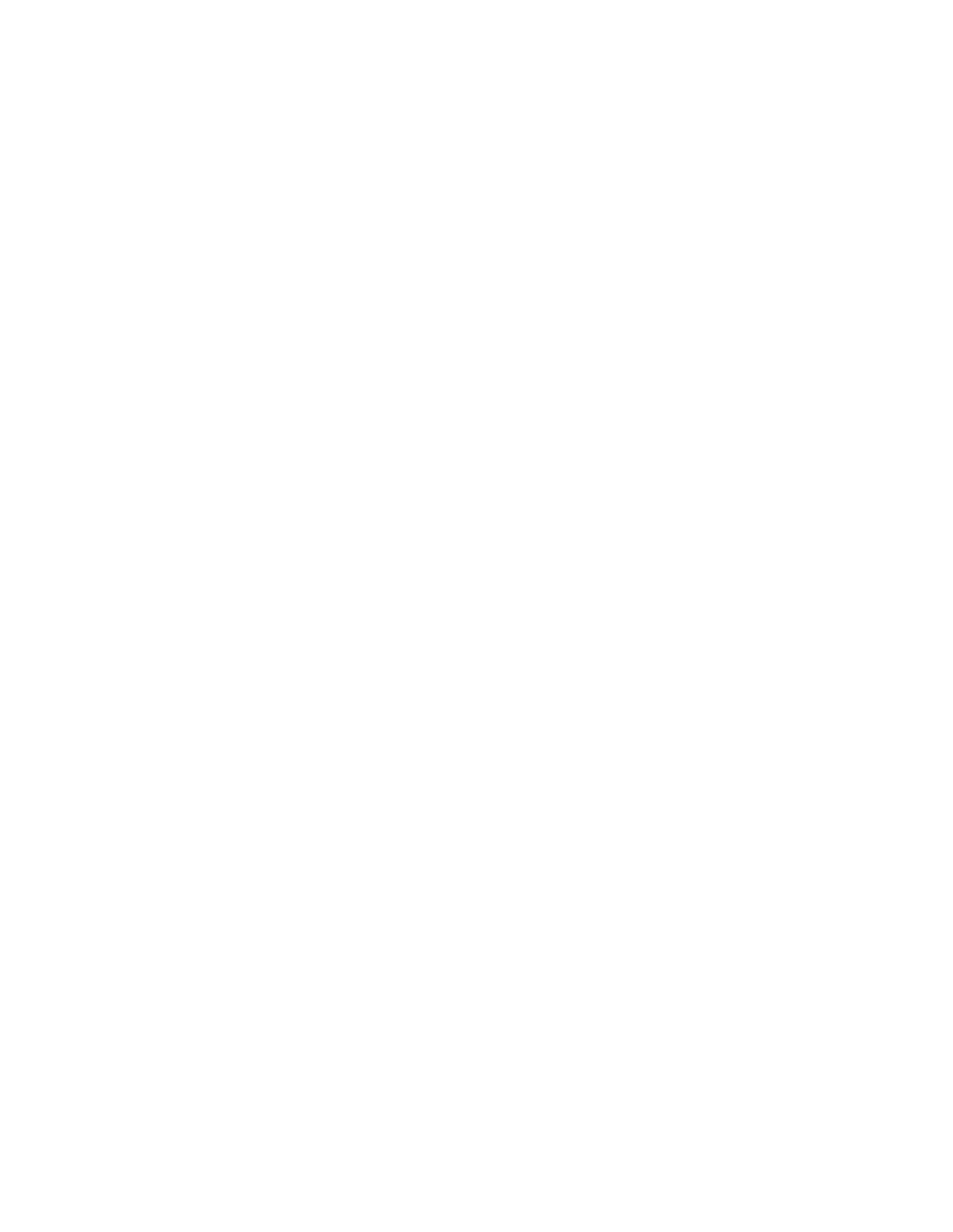# Acknowledgements

<span id="page-4-0"></span>Firstly, I would like to thank my supervisor, the Prof. Dr. Angel Calsina ` Ballesta, the support and help he has provided me of during the development of the project and advice in all the topics and questions that have been coming up.

Also thanks to Prof. Dr. Frederic Utzet Civit from the group of Stochastic Analysis of the Department of Mathematics at the UAB the specific help he provided about the stochastic calculus related topics.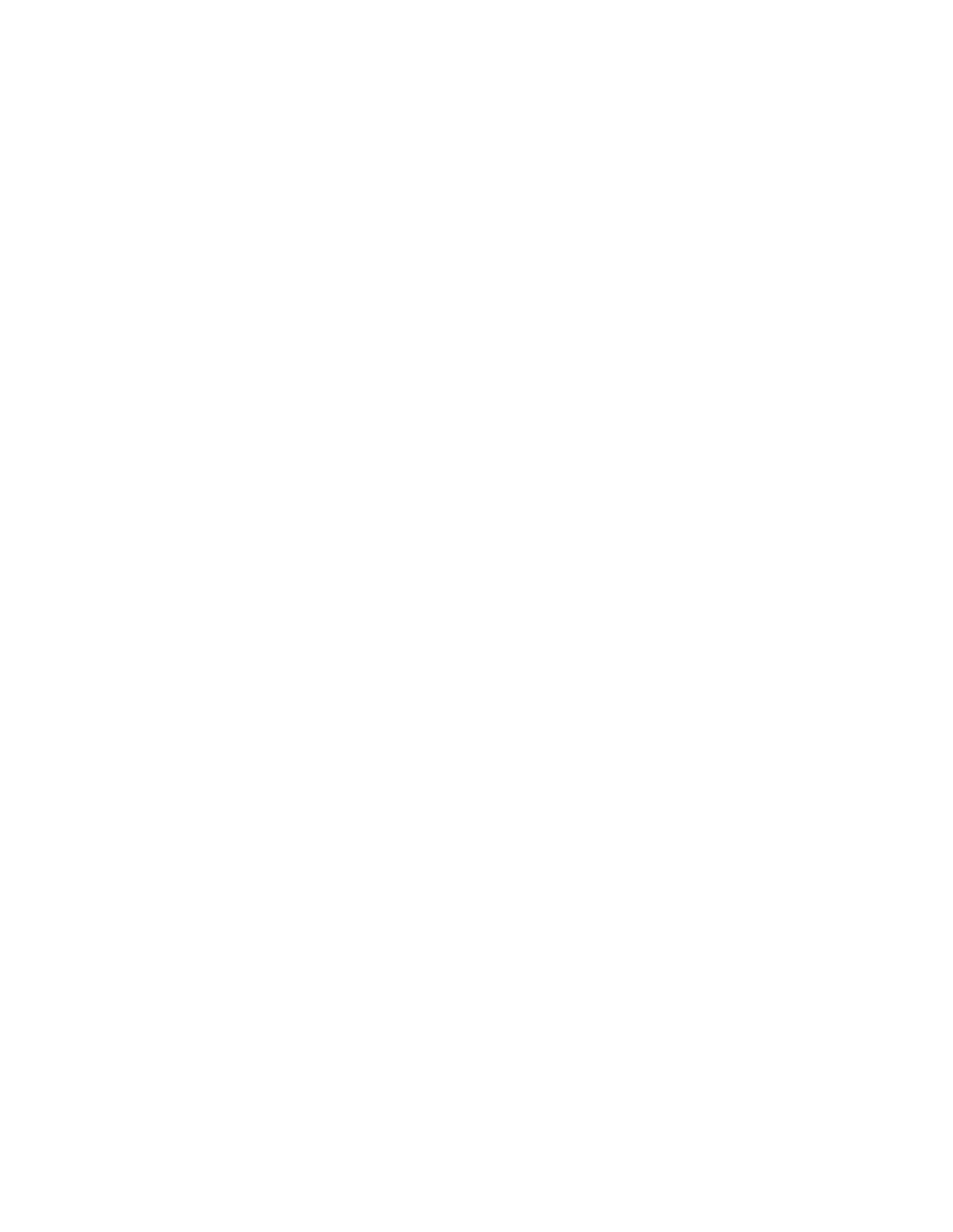# Contents

| Acknowledgements                                                                                                                                                         | Ι                        |
|--------------------------------------------------------------------------------------------------------------------------------------------------------------------------|--------------------------|
| Chapter 1. Introduction                                                                                                                                                  | 1                        |
| Chapter 2. Previous concepts. Stochastic calculus                                                                                                                        | 3                        |
| Chapter 3. Deduction by replication method<br>European options<br>1.<br>Exchange options. Similarity reduction<br>2.<br>3.<br>Barrier options<br>Perpetual options<br>4. | 9<br>9<br>13<br>15<br>16 |
| Chapter 4. Analysis of the cases $P, Q = 0$ and $\rho^2 = 1$<br>1. Case $P, Q = 0$<br>2. Case $\rho^2 = 1$                                                               | 17<br>17<br>18           |
| Chapter 5. Resolution by using numerical methods<br>European option<br>1.<br>2.<br>Perpetual option                                                                      | 23<br>23<br>26           |
| Bibliography                                                                                                                                                             | 31                       |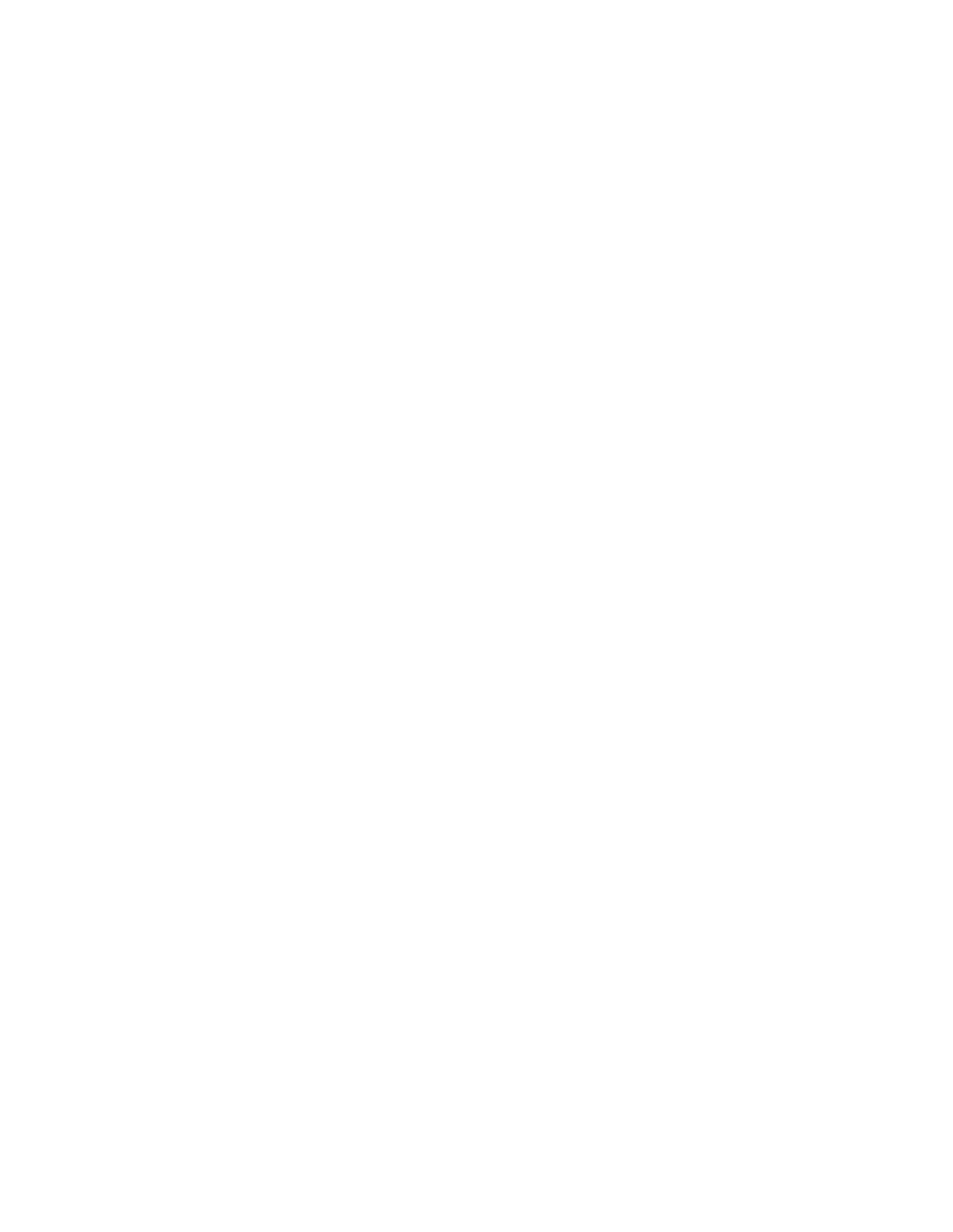### CHAPTER 1

## Introduction

<span id="page-8-0"></span>Since the very first appearance in 1973 in the paper The Pricing of Options and Corporate Liabilities [[1](#page-38-1)] by Fischer Black and Myron Scholes, option pricing has been one of the key parts of the financial world. Nowadays there exist several kinds of financial derivatives and more types of options than the European. Most of them already have a pricing method which, following the lines of the Black-Scholes model, is derived by canceling the risk and therefore obtaining a partial differential equation for the value of the option. This equation, under given conditions, may be turned into the heat equation by applying the appropriate change of variables. The heat equation is one of the most well-known second order PDEs, also known as one of the equations of the mathematical physics. This equation has very well-defined properties, since it admits a fundamental solution with which we can recover the solution to the initial value problem by doing the convolution of the initial condition with the fundamental solution.

Even though a priori it may seem that we are completely on the field of PDEs, it is not completely true. In order to derive the Black-Scholes equation one requires of tools provided by the stochastic calculus, particularly, a very important result analogous to the Taylor theorem for functions which depend not only on deterministic variables, but also on stochastic ones, more specifically, Itô processes. By using this result, known in the financial world as Itô's Lemma, one can construct a portfolio in which the randomness can be canceled. There are generally two standard methods to do it. The purely stochastic way, or martingale approximation, that proceeds by creating a portfolio whose value in the expiry date coincides with the value of the option. This yields a formula to evaluate the value of the option by calculating an expected value. Then, there is also the PDEs approach, known as hedging method, that consists in creating a portfolio which contains a given quantity of assets and options, in such a way that one eliminates the risk of the portfolio. Since this project is PDEs-oriented, all results will be obtained by using the second method, which it also turns out to be more intuitive and easy-going than the first one.

We have started talking about European options and we have mentioned that there are other kinds, such American, Asiatic or Exotic options. In this project we will treat mainly the first type, that is, European options. However, the difficulty will not be on the kind of option but on the assets the options lay on. The main aim, in fact, will be to determine the PDE that an option on two assets needs to fulfill. These two assets may be correlated. In the Chapter 2, we will introduce the necessary concepts of stochastic calculus, a fundamental tool in the development of the project. In the Chapter 3, we will start with the theory for European options and in the same chapter derive a few results for options which actually do not differ that much conceptually speaking from the European type, but they do have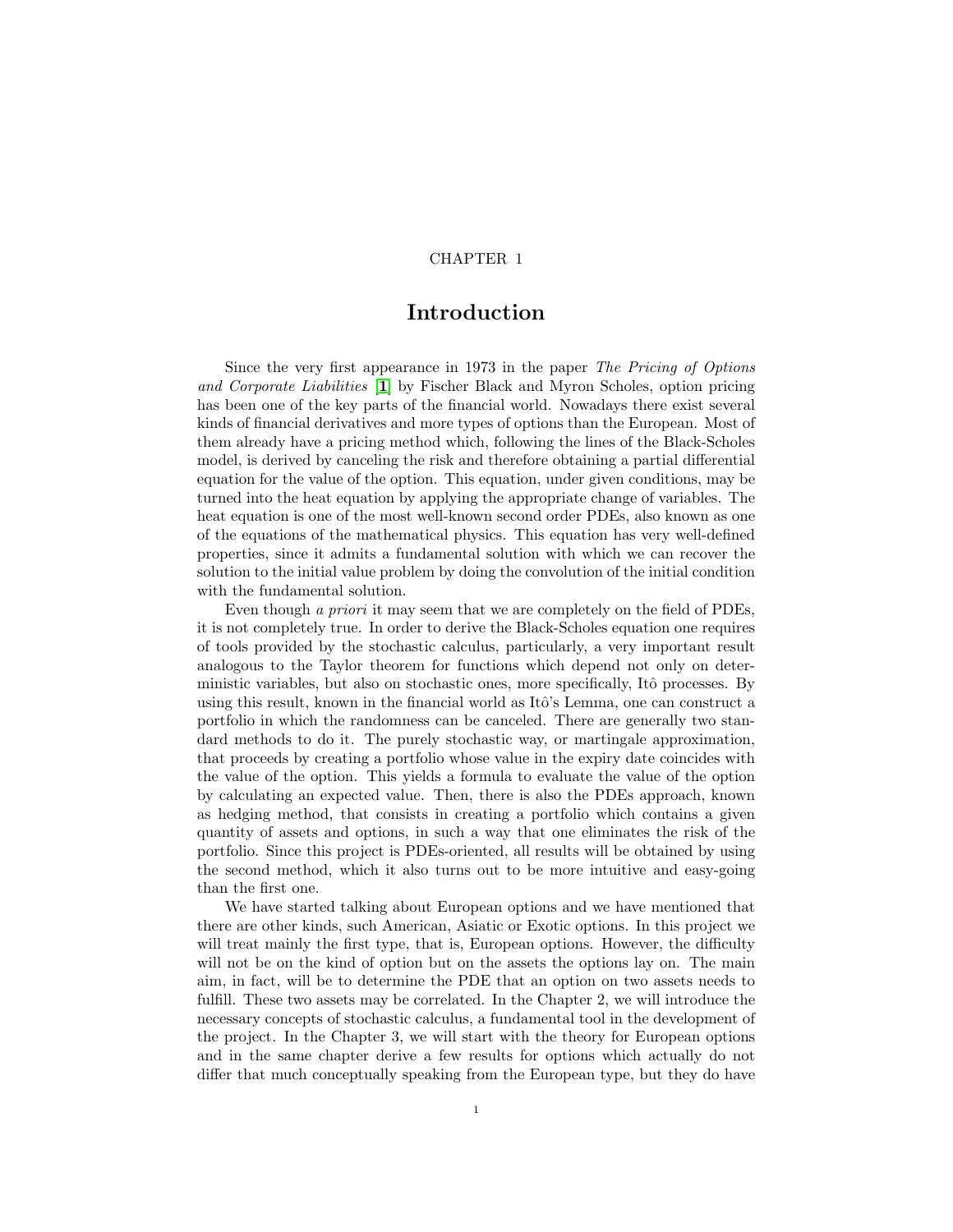#### 2 1. INTRODUCTION

a particular interest by being on two assets. Next in Chapter 4, from a theoretical point of view, that is, that it may have not much relevance from a financial point of view, we will study two pathological cases. The first one will simply be to see what happens when one of the assets is in fact zero and see if we recover the case of one single variable. Secondly we will see what happens when the stochastic components of the assets are totally correlated. Finally in Chapter 5, we will solve numerically a few PDEs we have obtained by using the finite differences method in order to picture the results. Since the interest does not lay on the complexity of the problem but on its numerical solution, the programs will be basics in the structural sense, that is, they will be simple and specifics to solve the problem.

Regarding to the section of stochastic calculus, Chapter 2, since it is not the main field of the project, we will not give any proof of the results we state and we will not go into so much detail. The definitions and results may be nevertheless found in  $[2]$  $[2]$  $[2]$ ,  $[4]$  $[4]$  $[4]$ ,  $[3]$  $[3]$  $[3]$ ,  $[5]$  $[5]$  $[5]$  or  $[12]$  $[12]$  $[12]$ . Since this is a translation of the original project, proofs will not be given here since they are already in the original. Annexes will not be provided either.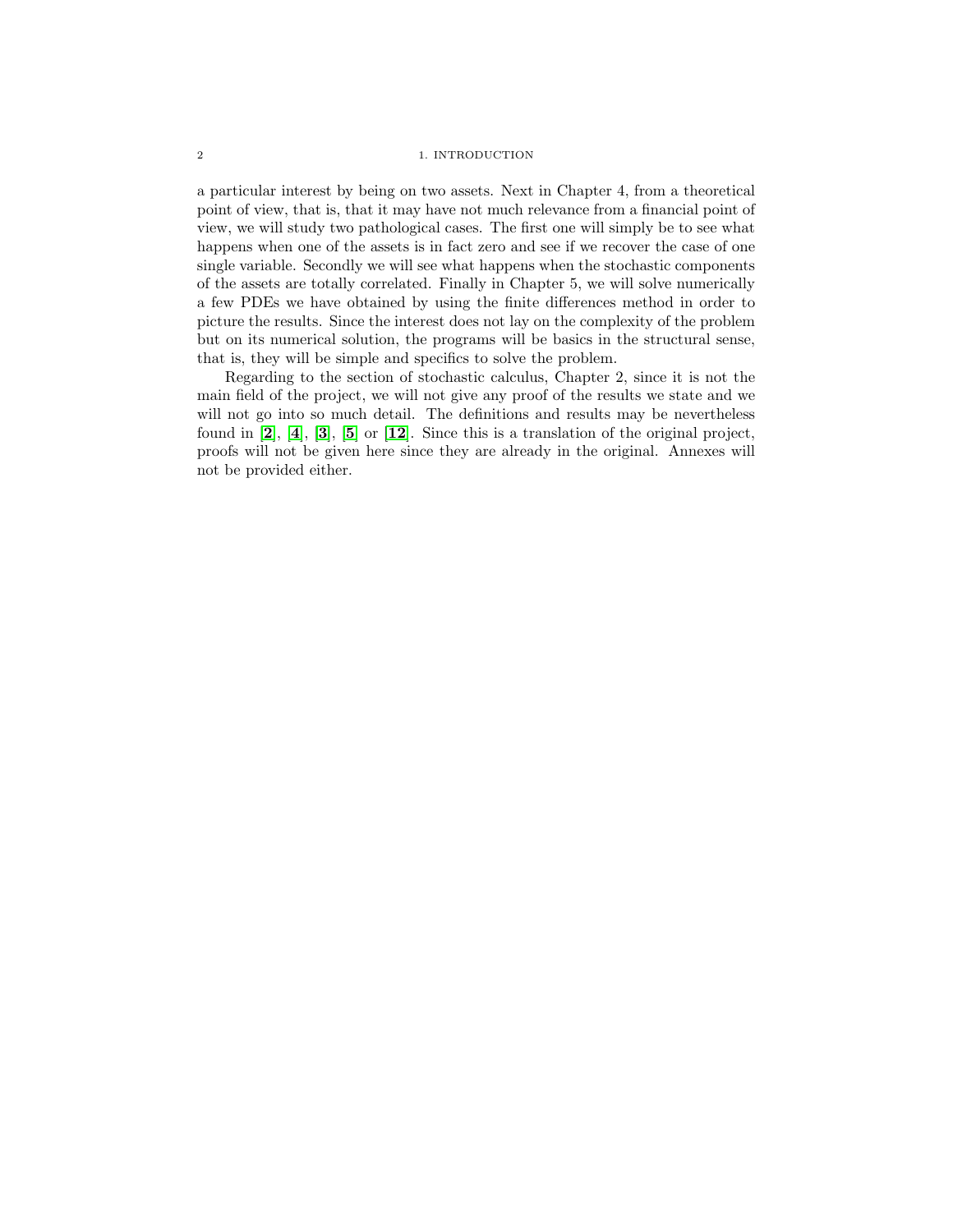### CHAPTER 2

## <span id="page-10-0"></span>Previous concepts. Stochastic calculus

In this chapter we will give notions and results of stochastic calculus that we will use later on. Nevertheless, we will not prove any result since it is not the aim of the project. We will suppose that we have a probability space  $(\Omega, \mathcal{F}, \mathbb{P})$ .

DEFINITION 2.1. A filtration in a probability space is a family  $\{\mathcal{F}_t, t \in \mathbb{T}\}\$  of sub  $\sigma$ -algebras of F such that if  $s \leq t$  then  $\mathcal{F}_s \subseteq \mathcal{F}_t$ . A stochastic process  $X = \{X(t), t \in \mathbb{T}\}\$ is said to be adapted to the filtration

 $\{\mathcal{F}_t, t \in \mathbb{T}\}\$  if  $X(t)$  is  $\mathcal{F}_t$  measurable  $\forall t \in \mathbb{T}$ . We denote  $\mathcal{F}_t^X$  the  $\sigma$ -algebra generated by the stochastic variables  $X(s)$ ,  $s \leq t$ .

From now onward we will consider that we work with a known filtration and that the adapted processes are defined according to the filtration defined above. The next definition makes reference to a concept widely used in the branch of probability and stochastic calculus. This is the background of what we will use, for instance, to model the asset price.

DEFINITION 2.2. A Brownian motion is a stochastic process  $\{W(t), t \in (0, +\infty)\}\$ such that

- $(1)$  W $(0)=0$  a.s.
- (2) For each  $0 \leq s \leq t$  the random variable  $W(t) W(s)$  is Gaussian with mean 0 and variance  $t - s$ . It will be denoted by  $W(t) - W(s) \sim$  $\mathcal{N}(0,t-s).$
- (3) For each  $0 \le t_1 < \ldots < t_r$  the random variables

$$
W(t_1), W(t_2) - W(t_1), \cdots, W(t_r) - W(t_{r-1})
$$

are independents.

(4) With probability 1, the paths

$$
W(\cdot): (0, +\infty) \longrightarrow \mathbb{R}
$$

are continuous functions.

Now we give the natural generalized definition.

DEFINITION 2.3. A standard Brownian motion in  $\mathbb{R}^n$  is a stochastic process  $(\mathbb{Z}(t))_{t\geq0}$  that at time t is given by a vector of n independent Brownian motions

$$
\mathbb{Z}(t)=(Z_1(t),\ldots,Z_n(t)).
$$

The next lemma (if we exclude the condition on  $\rho_{ij}$ ) is known as Cholesky decomposition, and is a result of linear algebra that may be found in any algebra handbook, as for instance [[6](#page-38-7)].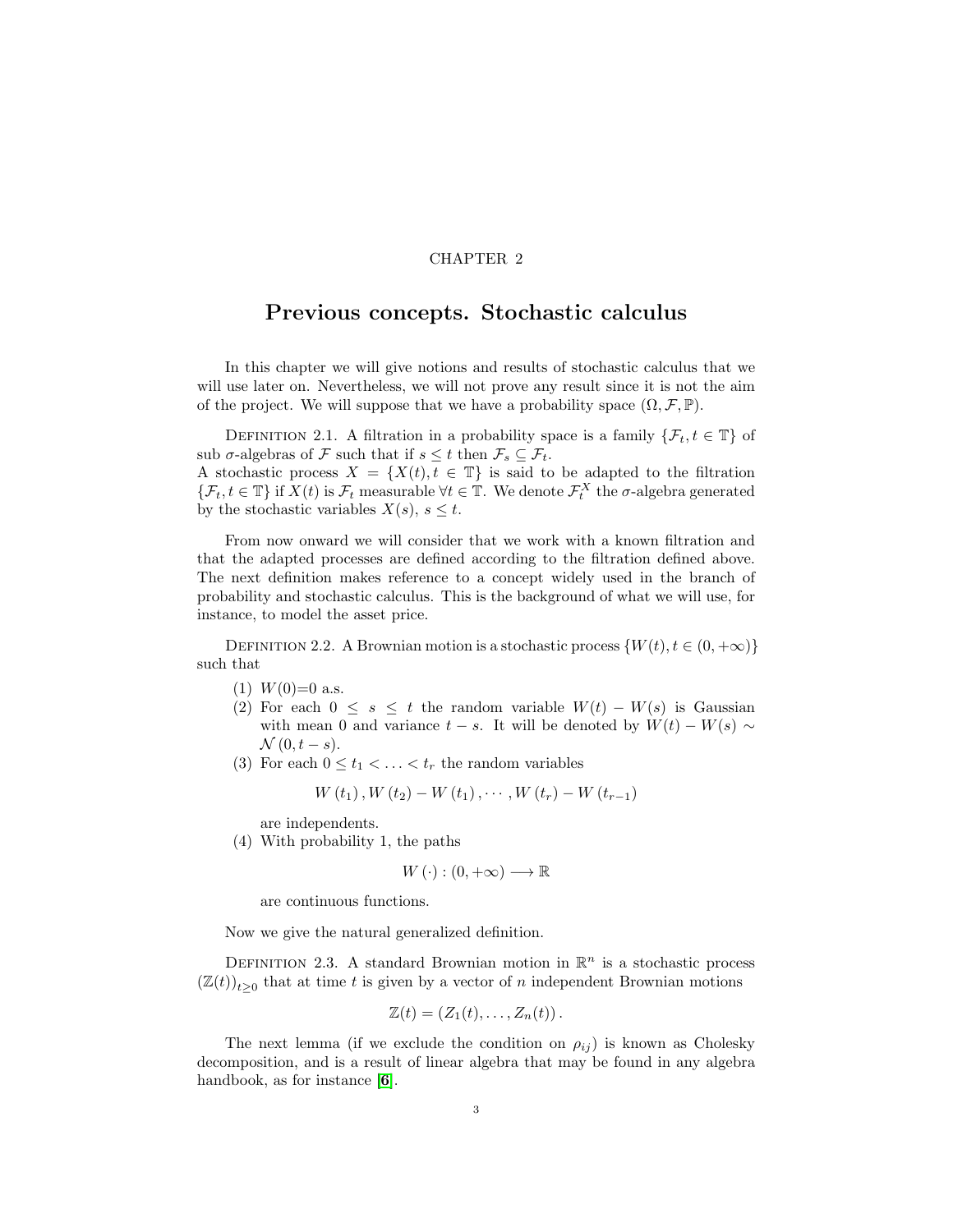<span id="page-11-0"></span>LEMMA 2.1. Let  $\rho = (\rho_{ij})_{1 \leq i,j \leq n}$  be a (constant) symmetric positive defined matrix such that  $\rho_{ii} = 1$  and  $-1 \leq \rho_{ij} \leq 1$ . Then a unique lower (or upper)  $triangular$  matrix  $H$  exists such that

$$
\rho = \mathbb{H} \mathbb{H}^T.
$$

Next we will prepare the background of what our study case will be, that means, we will construct a way to deal with correlated processes.

PROPOSITION 2.1. Let us consider a standard n-dimensional Brownian  $\mathbb{Z}(t)$ . Let us also consider  $\mathbb H$  and  $\rho$  from Lemma [2.1.](#page-11-0) Let us define a new vector-process

(1) W(t) = HZ(t).

This process has the following properties

- $(1) \mathbb{W}(0) = 0.$
- (2) If  $s \leq t$ , then  $\mathbb{W}(t) \mathbb{W}(s)$  is multivariate normal, with mean 0 and variance-covariance matrix  $(t-s)\rho$ , *i.e.*

<span id="page-11-1"></span>
$$
\mathbb{W}(t) - \mathbb{W}(s) \sim \mathcal{N}(0, (t-s)\rho).
$$

- (3) If  $0 \le r \le s < t$  then the random variables  $\mathbb{W}(t) \mathbb{W}(s)$  and  $\mathbb{W}(r)$  are independents, i.e. each component of the later is independent from the former.
- (4) The paths or realizations  $t \longrightarrow W(t)$  are continuous with probability 1.

<span id="page-11-2"></span>The process  $W(t)$  will be called correlated Brownian motion.

The following result is part of a rigorous construction which requires of the martingale concept and Itô integrals in order to manipulate these quantities as desired. However, since developing such a thing would take a lot of time and effort and it is not the aim of the project, we will announce the lemma that will let us deal with Itô's differential notation.

LEMMA 2.2. Let  $(\mathbb{Z}(t))_{t\geq0}$  be a standard Brownian motion. Itô's rules for the components  $Z_i(t)$ ,  $Z_i(t)$  are given in differential notation by

$$
dZ_i(t) dZ_j(t) = \delta_{ij} dt, \quad dZ_i(t) dt = 0, \quad dt dt = 0,
$$

where  $\delta_{ij}$  is the Kronecker delta.

Notice that for orders greater than 1 in  $dt$  all products of differential elements vanish.

COROLLARY 2.1. More generally, if  $(\mathbb{W}(t))_{t\geq 0}$  is a correlated Brownian motion with correlation matrix  $\rho = \mathbb{H} \mathbb{H}^T$ , then

$$
dW_i(t) = \sum_{k=1}^n h_{ik} dZ_k(t).
$$

Consequently

$$
dW_i(t)dW_j(t) = \rho_{ij}dt.
$$

Next we introduce the concept of Itô process.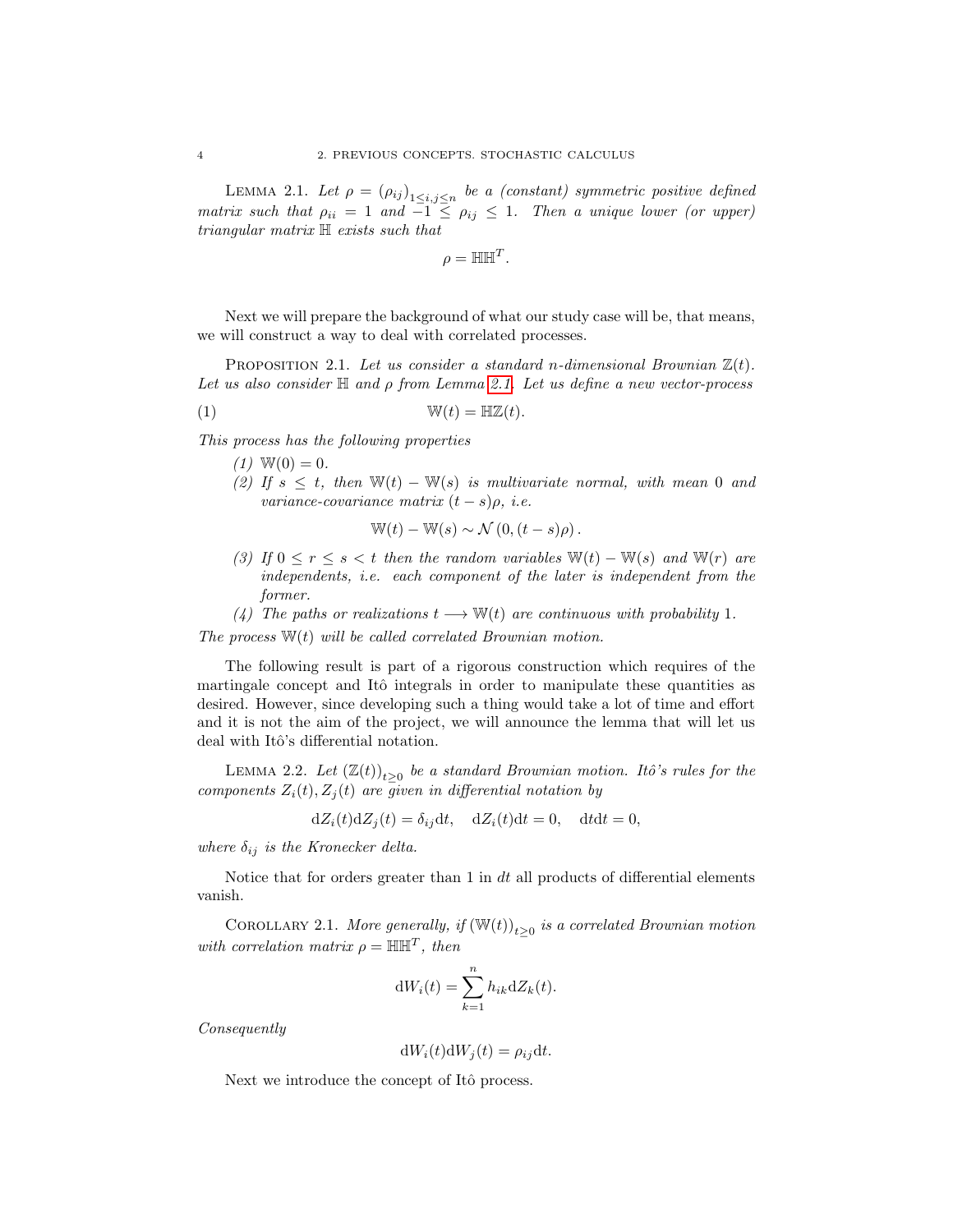DEFINITION 2.4. A stochastic process  $(\mathbb{X}(t))_{t\geq 0}$  is called vector Itô process if it is adapted and  $dX(t) = (dX_1(t), \ldots, dX_n(t))$  is related to a m-dimensional standard Brownian motion  $(\mathbb{Z}(t))_{t\geq 0}$  by

(2) 
$$
d\mathbb{X}(t) = \mathbb{A}(t)dt + \mathbb{H}(t)d\mathbb{Z}(t),
$$

where

<span id="page-12-0"></span>
$$
\mathbb{A}(t) = \begin{pmatrix} a_1(t) \\ \vdots \\ a_n(t) \end{pmatrix}, \quad \mathbb{H}(t) = \begin{pmatrix} h_{11}(t) & \dots & h_{1m}(t) \\ \vdots & \ddots & \vdots \\ h_{n1}(t) & \dots & h_{nm}(t) \end{pmatrix}.
$$

And each of the  $a_k(t)$  and  $h_{ij}(t)$  are functions of the time and random variables, fulfilling that

$$
\int_0^T |a_k(t)| dt < \infty \text{ a.s.}, \quad \int_0^T h_{ij}(t)^2 dt < \infty \text{ a.s.}
$$

Let us observe that a correlated Brownian motion is a particular case of an Itô process for  $\mathbb{A}(t) = 0$  i  $\mathbb{H}(t)$  constant and squared. Finally, we introduce Itô's Lemma, one of the most important results that we will use.

THEOREM 2.1 (Itô's Lemma). Let  $f : \Omega \times I \longrightarrow \mathbb{R}$  be with  $\Omega \subset \mathbb{R}^n$  open and  $I \subset \mathbb{R}$  closed interval or the positive real line. Let us suppose that  $f = f(x, t) \in$  $\mathcal{C}^{2,1}(\Omega \times I)$ . Let  $\mathbb{X}(t) = (X_1(t), \cdots, X_n(t))$  be a vector Itô process defined as in [\(2\)](#page-12-0). Then

<span id="page-12-2"></span>(3) 
$$
df(\mathbb{X}(t),t) = f_t dt + \sum_{k=1}^n f_{x_k} dX_k(t) + \frac{1}{2} \sum_{i,j=1}^n f_{x_i x_j} dX_i(t) dX_j(t),
$$

where the subscript in the function f denotes the partial derivative with respect the variable of the subscript. Moreover we assume all variable evaluated on the Itô process.

Next we are going to characterize the financial objects and structures from the point of view of stochastic calculus, by modeling things such as the value of an asset or a portfolio.

DEFINITION 2.5. An asset is an economic resource. Anything tangible or intangible that is capable of being owned or controlled to produce value and that is held to have positive economic value is considered an asset.

Examples could be the shares of a company, bonds, currencies or commodities. When observing the value of an asset through the time, a way that comes up to model it, is by using an Itô process, considering two characteristic parameters for the active, its drift and volatility. A result which is a direct consequence of this model is the following one:

<span id="page-12-1"></span>PROPOSITION 2.2. Let  $(\mathbb{W}(t))_{t\geq 0}$  be a correlated Brownian motion defined in [\(1\)](#page-11-1). Let us assume that a set of assets describes the Itô process induced by the Brownian motion,

$$
dS_i(t) = \mu_i(t)S_i(t)dt + \sigma_i(t)S_i(t)dW_i(t),
$$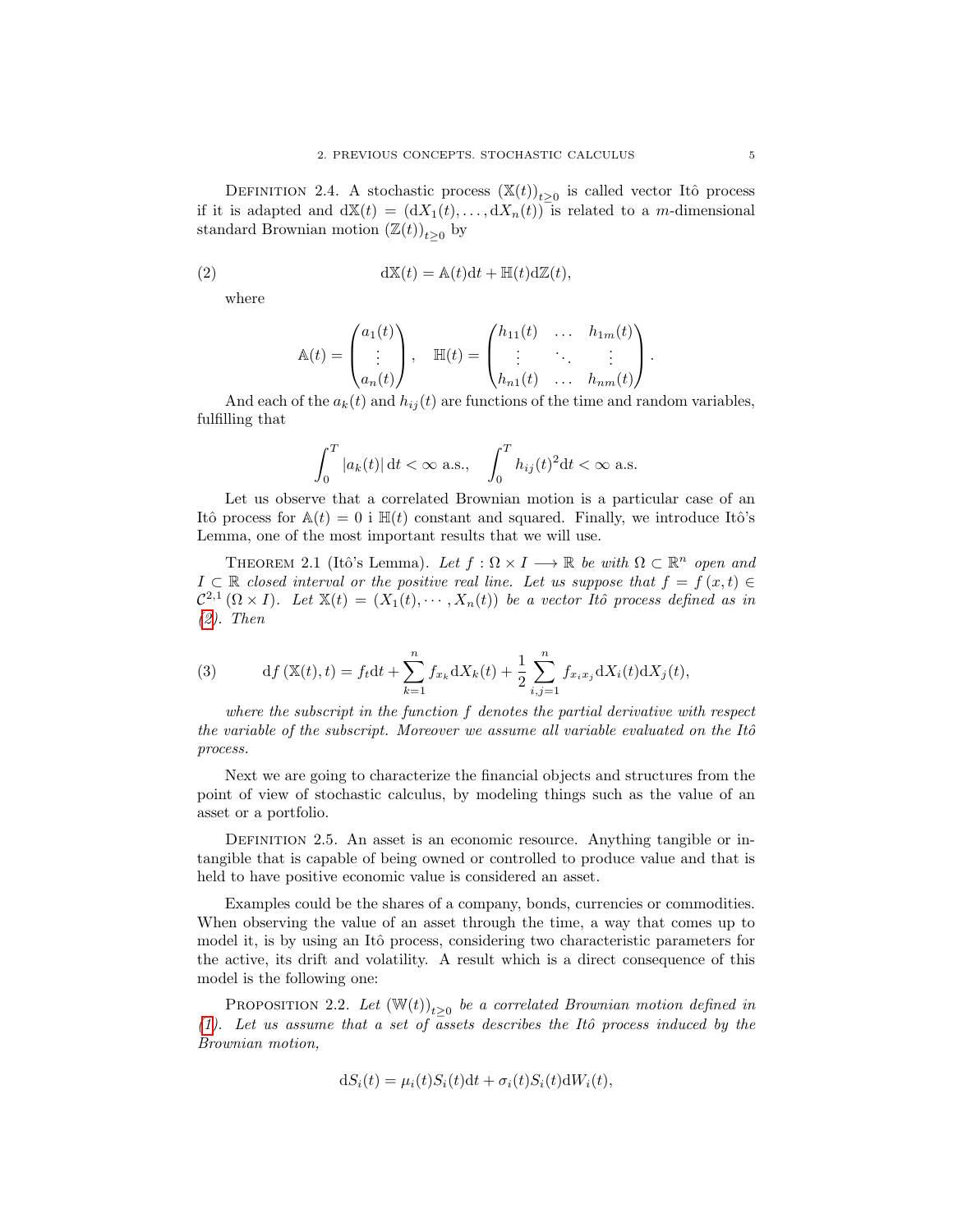where  $\mu_i(t)$  is the drift of the asset and  $\sigma_i(t)$  its volatility. Then the solution is given by

$$
S_i(t) = S_i(0) \exp \left( \int_0^t \left( \mu_i(\tau) - \sigma_i^2(\tau)/2 \right) d\tau + \int_0^t \sigma_i(\tau) dW_i(\tau) \right).
$$

The proof of the proposition is based on results of stochastic calculus as well as the Itô's Lemma. Moreover, from now on, we will consider that for all  $t \sigma_i > 0$ . Next we will define the concept of portfolio as well as the type of portfolios we are interested in.

DEFINITION 2.6. Let us consider the set of assets  $S_i(t)$ , being  $S_0(t) = B(t)$  $\exp\left(\int_0^t r(\tau) d\tau\right)$  the price of a bond so the currency earns interest with a ratio  $r(t)$ . Furthermore, let us assume that  $S_i(t)$  are Itô processes as the ones defined as in Proposition [2.2.](#page-12-1) Let us consider  $\theta_i(t)$  the amount of asset i we hold. A financial portfolio  $\Theta$  is the stochastic process defined by

$$
\Theta = \{ (\theta_i(t))_{i=0}^n, t \in [0, T) \}.
$$

And its value is

$$
\Pi(t) = \Theta(t) \cdot S(t),
$$

where  $A \cdot B = \sum_{i=0}^{n} A_i B_i$  being  $A = (A_1, ..., A_n)$  and  $B = (B_1, ..., B_n)$ .

We will usually refer to the portfolio as its value  $\Pi(t)$  instead of the holdings of the assets Θ.

DEFINITION 2.7. Properties of a portfolio

- (1) A portfolio  $\Pi(t) = \theta(t) \cdot S(t)$  is called self-financed if  $d\Pi(t) = \theta(t) \cdot dS(t)$ .
- (2) We will say that a portfolio  $\Pi$  with  $d\Pi(t) = u(t)dt + v(t) \cdot dW(t)$  is risk-free if  $v \equiv 0$ .
- (3) A portfolio is called to be hedging if it is self-financed and risk-free.

Notice that, by construction, a portfolio  $\Pi$  is an Itô process. Next we will give a definition that will be the base of our assumtions later on.

DEFINITION 2.8. Financially speaking, an arbitrage is the chance of beginning with zero value, get a finite debt and end up without any loses and, with positive probability, with earnings.

The equivalent definition from the stochastic calculus point of view as we have modeled the portfolios is the following one.

DEFINITION 2.9. An arbitrage is a self-financed portfolio  $\Pi$  defined in  $[0, T]$ , such that

(1)  $\Pi(0) = 0$ .

- (2)  $\exists M > -\infty$  such that for each  $t \Pi(t) \geq M$  a.s.
- (3)  $\Pi(T) \geq 0$  a.s. and  $\Pi(T) > 0$  with positive probability.

Finally, we will give a result that will let us characterize the risk-free portfolios in a market free of arbitrage.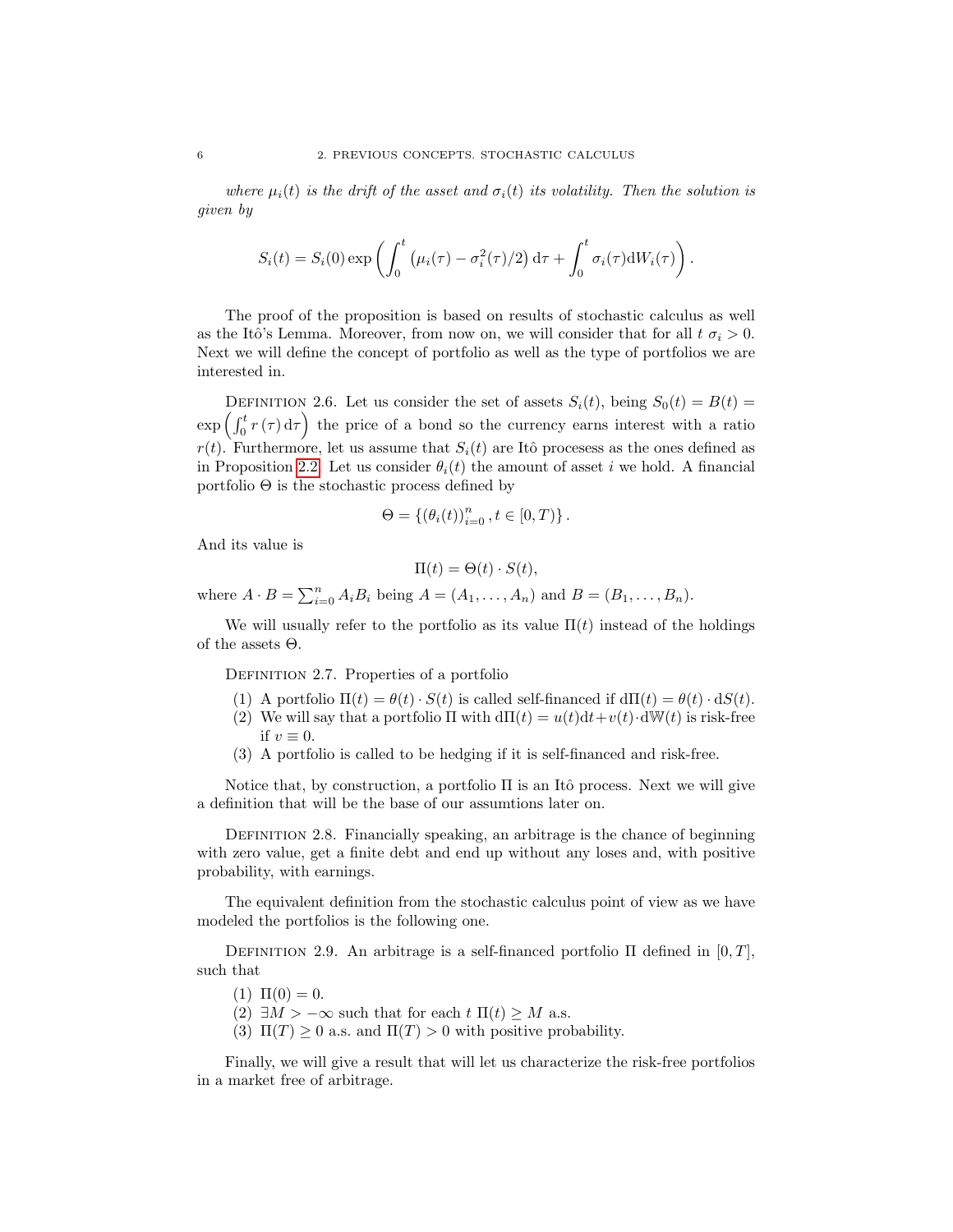<span id="page-14-0"></span>PROPOSITION 2.3. Let us assume that the market admits no arbitrage and that the currency earns interest with ratio r(t). Let  $\Pi$  be a portfolio given by  $d\Pi$  = udt + v · dW, where u is continuous almost surely. Let us further assume that  $\Pi$ is hedging and almost surely bounded in  $\alpha \leq t \leq \beta$ . Then  $u(t) = r(t)\Pi(t)$  almost surely. Equivalently,  $d\Pi = r\Pi dt$ .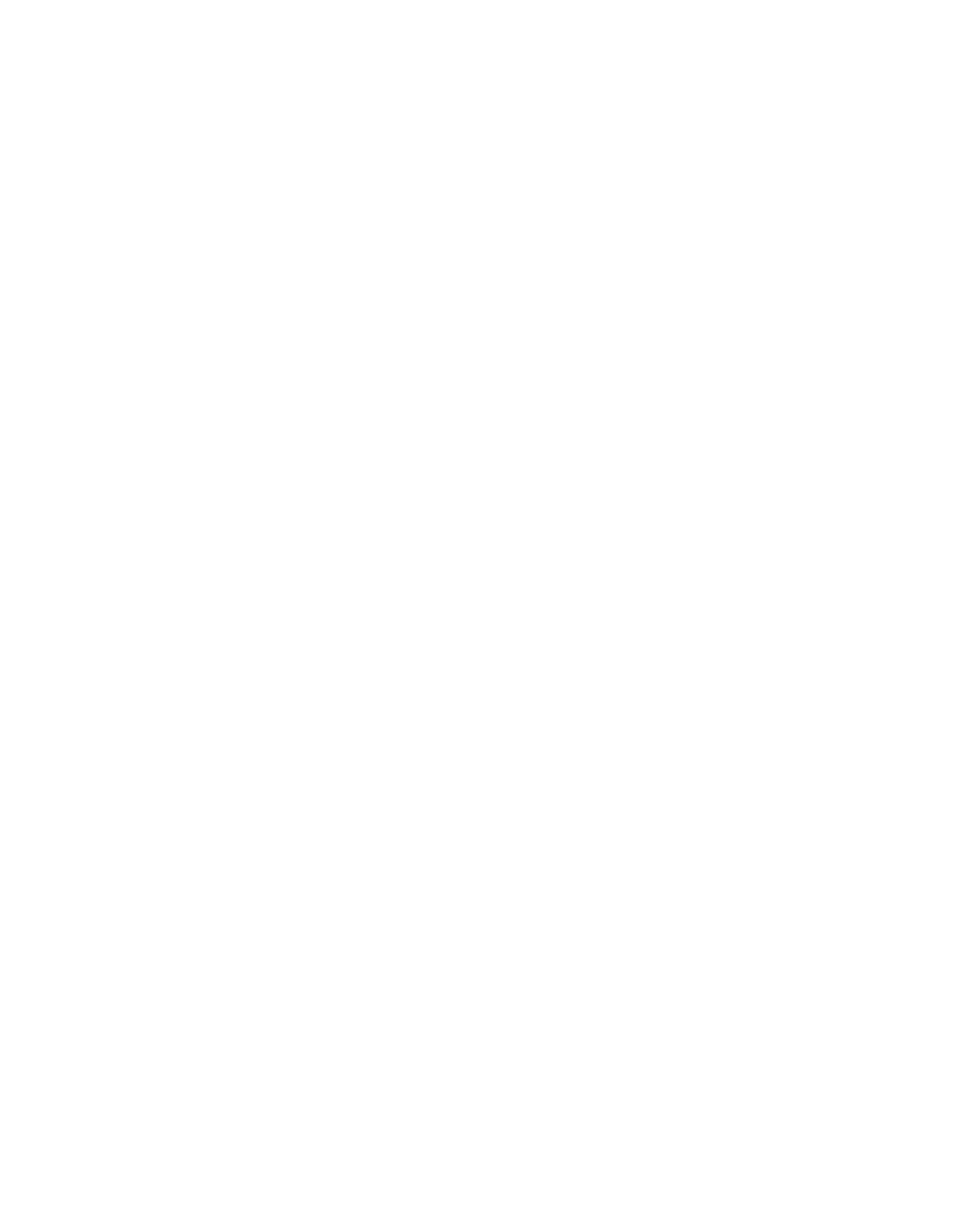### CHAPTER 3

## <span id="page-16-0"></span>Deduction by replication method

In this part we will use the replication method in order to provide the Black-Scholes equation for an option on two assets. This method consists in creating a portfolio  $\Pi$  so that it is always in a hedging position and which involves the value of the option as well as the asset's one. Then, by a simple arbitrage reason, and making the combination risk-free, we will conclude that the value of the option needs to fulfill the so-called Black-Scholes equation.

#### 1. European options

<span id="page-16-1"></span>Let us start defining how we will model the value of the two assets on which we will work through the project. These will have a deterministic drift  $\mu, \nu$  and also deterministic volatility  $\sigma_p, \sigma_q$ . Moreover, the Brownian motions will be correlated, with correlation coefficient  $\rho$ . As we have described in Proposition [2.1,](#page-11-2) these Brownian motions are of the form

$$
\mathbb{W}(t) = \mathbb{H}\mathbb{Z}(t).
$$

So if we take

$$
\mathbb{H} = \begin{pmatrix} 1 & 0 \\ \rho & \sqrt{1 - \rho^2} \end{pmatrix}
$$

it is trivial to see that

$$
\mathbb{H}\mathbb{H}^T = \begin{pmatrix} 1 & \rho \\ \rho & 1 \end{pmatrix}.
$$

Thus, we introduce the following result.

<span id="page-16-2"></span>PROPOSITION 3.1. Let us consider the Itô process given by

(4) 
$$
\begin{cases} dP = P(\mu dt + \sigma_p dX), \\ dQ = Q(\nu dt + \sigma_q(\rho dX + \sqrt{1 - \rho^2} dY)), \end{cases}
$$

with  $\sigma_{p,q}, \mu, \nu$  are deterministic functions of t and  $-1 < \rho < 1$  constant, being X, Y independent Brownian motions. The the solution is given by

$$
P = P_0 \exp\left(\int_0^t \left(\mu(\tau) - \sigma_p^2(\tau)/2\right) d\tau + \int_0^t \sigma_p(\tau) dX(\tau)\right),
$$
  

$$
Q = Q_0 \exp\left(\int_0^t \left(\nu(\tau) - \sigma_q^2(\tau)/2\right) d\tau + \rho \int_0^t \sigma_q(\tau) dX(\tau)\right)
$$
  

$$
+ \sqrt{1 - \rho^2} \int_0^t \sigma_q(\tau) dY(\tau).
$$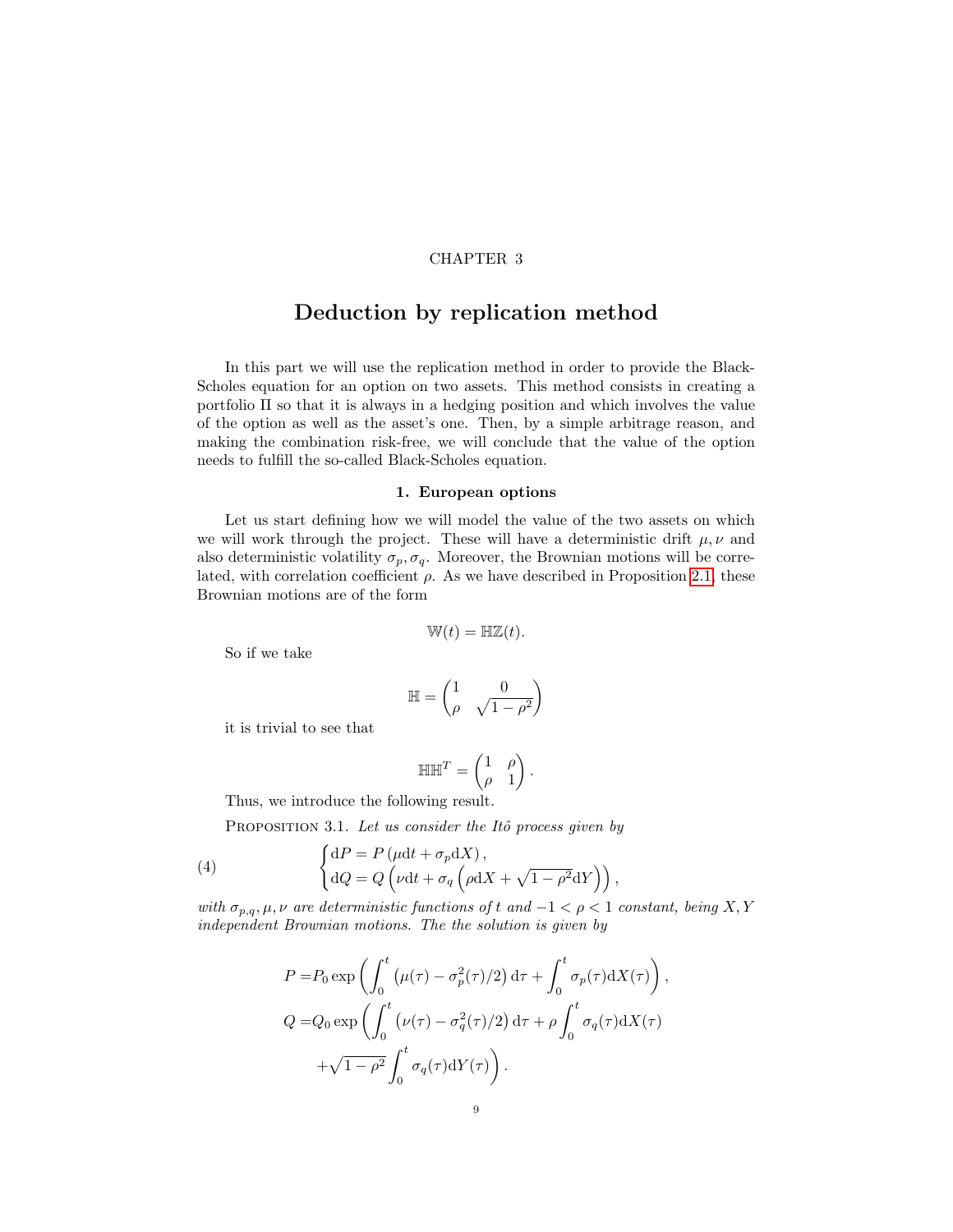Let us observe that the stochastic variables above mentioned are positives.

DEFINITION 3.1. A call European option is a contract with the following characteristic: at a given time in the future, known as expiry date, the holder can buy the aforementioned asset, known as underlying asset or simply underlying, for a given amount, known as exercise price or strike price.

Notice that for the holder of the option, the contract is a right, not an obligation. On the other hand, for the writer or seller, he is obligated to sell the asset if the holder chooses to buy it.

DEFINITION 3.2. A put European option is a contract that allows the holder to sell the asset for a given amount at a given time.

In general we will denote the call option by  $\mathcal C$  and the put option by  $\mathcal P$ . However, when we are not making any reference to the type, we will just write  $V$ . Moreover, the expiry date will be denoted by  $T$ , and the exercise price by  $E$ . The pay off or value of the option at the expiry date,  $V(p,q,T)$ , will be denoted by  $\Lambda(p,q)$  and from now on we will assume that it is non-negative for all  $(p, q) \in (0, +\infty)^2$  and strictly positive on a set of positive measure.

THEOREM 3.1. Let us assume that the value of the assets follows the Itô process given in  $(4)$ . Let us also assume that the market admits no arbitrages and that the value of an European option is a differential function  $V(p, q, t)$ . Further, assume that the currency has a deterministic interest rate  $r(t)$ . Then V fulfills

(5) 
$$
V_t + \frac{\sigma_p^2 p^2}{2} V_{pp} + \rho \sigma_p \sigma_q p q V_{pq} + \frac{\sigma_q^2 q^2}{2} V_{qq} + r p V_p + r q V_q - r V = 0
$$

<span id="page-17-0"></span>on the domain  $(p, q, t) \in (0, \infty)^2 \times [0, T)$ .

The equivalent proof for an option on one asset using the replication method can be found in [[7](#page-38-8)]. For the general case of two variables one can have a look at the martingale approach in [[3](#page-38-4)], and for the PDEs one in [[12](#page-38-6)]. The next result is a consequence of the existence and uniqueness of solutions for the initial value problem for second order parabolic PDEs. This result can be found, for instance, in [[8](#page-38-9)] or [[9](#page-38-10)].

Corollary 3.1. Under the assumptions of Theorem [3.1,](#page-17-0) there exists a unique solution  $V(p,q,t)$  of [\(5\)](#page-17-0) with initial condition  $V(p,q,T) = \Lambda(p,q)$ .

A particular case of Theorem [3.1](#page-17-0) is when the coefficients appearing in the equation [\(5\)](#page-17-0) can be assumed to be constant.

Corollary 3.2 (Constant coefficients). Under the assumptions of Theorem [3.1,](#page-17-0) let us suppose that  $r, \sigma_{p,q}$  are constant. Then the solution to

(6) 
$$
\begin{cases} V_t + \frac{\sigma_p^2 p^2}{2} V_{pp} + \rho \sigma_p \sigma_q p q V_{pq} + \frac{\sigma_q^2 q^2}{2} V_{qq} + r p V_p + r q V_q - r V = 0, \\ V(p, q, T) = \Lambda(p, q) \end{cases}
$$

is given by

<span id="page-17-1"></span>(7)  
\n
$$
V(p,q,t) = \frac{p^{\alpha}q^{\beta}\exp\left(\gamma\sigma^{2}(T-t)/2\right)}{2\pi\sigma_{p}\sigma_{q}(T-t)\sqrt{1-\rho^{2}}} \int_{0}^{+\infty} \int_{0}^{+\infty} \Lambda(R,S) F(p,q;R,S) dR dS,
$$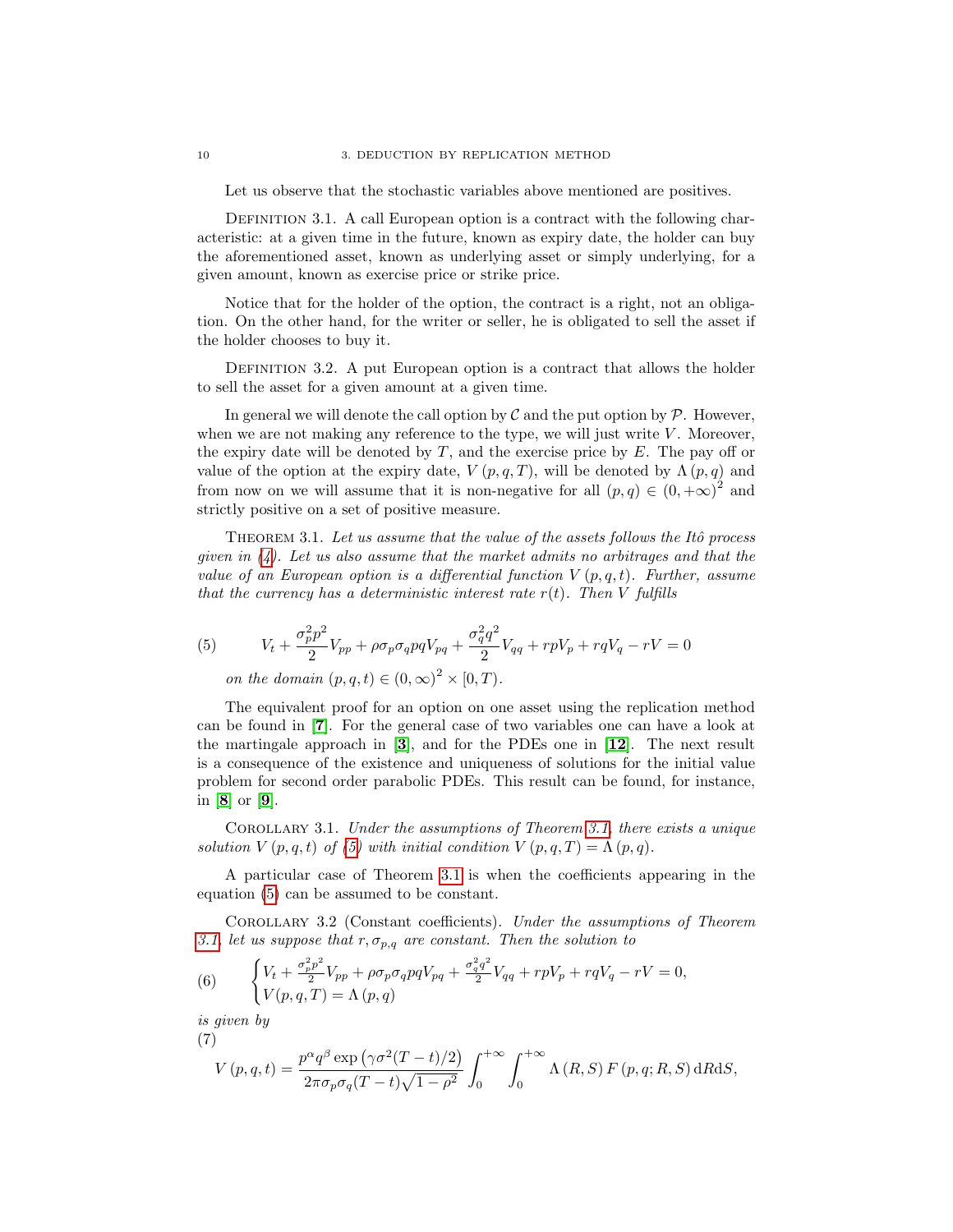where

$$
F(p,q;R,S) = R^{-\alpha-1}S^{-\beta-1}
$$
  

$$
\exp\left(-\frac{\sigma_q^2 \ln^2\left(\frac{p}{R}\right) - 2\rho\sigma_p\sigma_q \ln\left(\frac{p}{R}\right) \ln\left(\frac{q}{S}\right) + \sigma_p^2 \ln^2\left(\frac{q}{S}\right)}{2(T-t)\sigma_p^2 \sigma_q^2 (1-\rho^2)}\right),
$$

with  $\sigma^2 = \sigma_p^2 - 2\rho\sigma_p\sigma_q + \sigma_q^2$  and we have defined the parameters

(8)  

$$
\begin{cases}\n\alpha = \frac{2\rho r \sigma_p + \sigma_p^2 \sigma_q - \rho \sigma_p \sigma_q^2 - 2r \sigma_q}{2\sigma_q \sigma_p^2 (1 - \rho^2)},\\
\beta = \frac{2\rho r \sigma_q + \sigma_q^2 \sigma_p - \rho \sigma_q \sigma_p^2 - 2r \sigma_p}{2\sigma_p \sigma_q^2 (1 - \rho^2)},\\
\gamma = -\frac{4\rho r \sigma_p \sigma_q + \sigma_p^2 \sigma_q^2 + 4r^2}{4(1 - \rho^2) \sigma_p^2 \sigma_q^2}.\n\end{cases}
$$

PROOF. Let us assume that the exercise price is  $E > 0$  and let us define

<span id="page-18-0"></span>
$$
\sigma^2 = \sigma_p^2 - 2\rho\sigma_p\sigma_q + \sigma_q^2.
$$

Notice that it is well-defined and non-negative. Now consider the change of variables

$$
p = E \exp(x)
$$
,  $q = E \exp(y)$ ,  $t = T - \frac{2}{\sigma^2} z$ ,  $V(p, q, t) = E \exp(\alpha x + \beta y + \gamma z) u(x, y, z)$ .

With  $V(p,q,T) = \Lambda(p,q) = u_0(x,y) = u(x,y,0)$ . Notie that the new variables are dimensionless. In these variables we have that

$$
\frac{\partial V}{\partial t} = -\frac{\sigma^2}{2} \frac{\partial V}{\partial z} = -\frac{\sigma^2}{2} E \exp(\alpha x + \beta y + \gamma z) \left(\gamma u + \frac{\partial u}{\partial z}\right),
$$
  

$$
\frac{\partial V}{\partial p} = \frac{1}{p} \frac{\partial V}{\partial x} = E \exp(\alpha x + \beta y + \gamma z) \frac{1}{p} \left(\alpha u + \frac{\partial u}{\partial x}\right),
$$
  

$$
\frac{\partial V}{\partial q} = \frac{1}{q} \frac{\partial V}{\partial y} = E \exp(\alpha x + \beta y + \gamma z) \frac{1}{q} \left(\beta u + \frac{\partial u}{\partial y}\right),
$$
  

$$
\frac{\partial^2 V}{\partial p^2} = E \exp(\alpha x + \beta y + \gamma z) \frac{1}{p^2} \left((\alpha^2 - \alpha) u + (2\alpha - 1) \frac{\partial u}{\partial x} + \frac{\partial^2 u}{\partial x^2}\right),
$$
  

$$
\frac{\partial^2 V}{\partial q^2} = E \exp(\alpha x + \beta y + \gamma z) \frac{1}{q^2} \left((\beta^2 - \beta) u + (2\beta - 1) \frac{\partial u}{\partial y} + \frac{\partial^2 u}{\partial y^2}\right),
$$
  

$$
\frac{\partial^2 V}{\partial p \partial q} = E \exp(\alpha x + \beta y + \gamma z) \frac{1}{pq} \left(\alpha \beta u + \alpha \frac{\partial u}{\partial y} + \beta \frac{\partial u}{\partial x} + \frac{\partial^2 u}{\partial x \partial y}\right).
$$

Substituting in [\(5\)](#page-17-0) and taking  $\alpha, \beta, \gamma$  as in [\(8\)](#page-18-0) we have that the terms below second order on  $x, y$  vanish, getting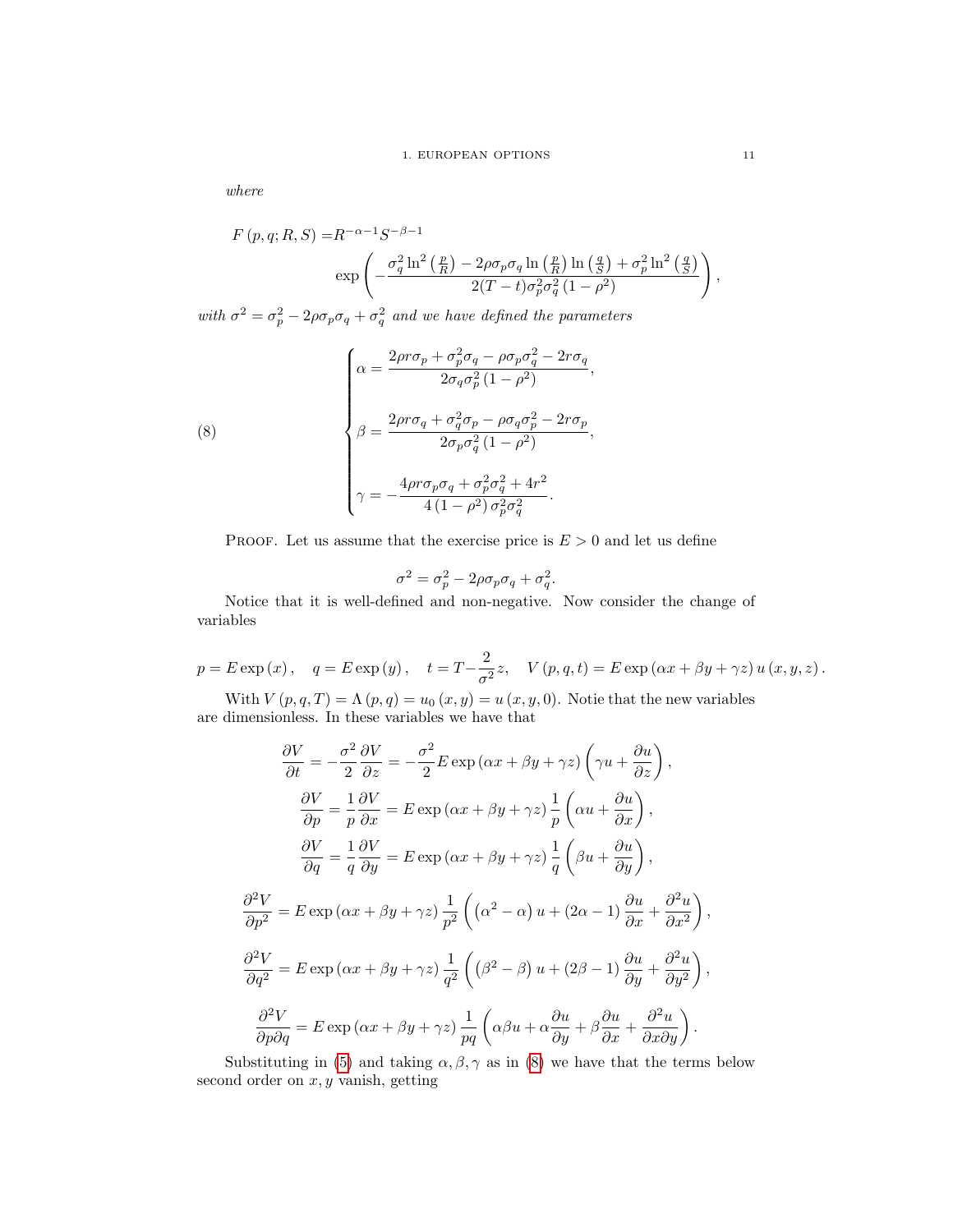(9) 
$$
u_z = \frac{\sigma_p^2}{\sigma^2} u_{xx} + 2\rho \frac{\sigma_p \sigma_q}{\sigma^2} u_{xy} + \frac{\sigma_q^2}{\sigma^2} u_{yy}.
$$

Notice that the coefficients  $\alpha, \beta$  are equivalents when exchanging p, q and that  $\gamma$  is symmetric in p, q. If we now do the further change of variables

<span id="page-19-1"></span>
$$
x = \frac{\sigma_p}{\sigma} X, \quad y = \frac{\sigma_q}{\sigma} Y, \quad v(X, Y, z) = u(x, y, z),
$$

with  $v_0(X, Y) = u_0(x, y)$ , the equation yields

$$
(10) \t\t v_z = v_{XX} + 2\rho v_{XY} + v_{YY}.
$$

In order to classify the equation, we calculate  $\Delta = AC - B^2$ , with  $A = 1, B =$  $\rho, C = 1$ . Thus,

<span id="page-19-0"></span>
$$
\Delta = \left(1-\rho^2\right)
$$

is strictly positive, since we are assuming  $-1 < \rho < 1$ . We therefore conclude that we have a second order parabolic PDE on the variables  $(X, Y, z)$ . If we consider the function

$$
w(X,Y,z) = \frac{1}{4\pi\sqrt{1-\rho^2}z} \exp\left(-\frac{X^2 - 2\rho XY + Y^2}{4z(1-\rho^2)}\right),\,
$$

it is immediate to see that  $w$  fulfills  $(10)$ , and in particular

$$
\int_{-\infty}^{+\infty} \int_{-\infty}^{+\infty} w(X, Y, z) \, dX dY = 1
$$

for all  $z > 0$ . Thus, we can recover any solutions to [\(9\)](#page-19-1) such that  $v(X, Y, 0) =$  $v_0(X, Y)$  by convolving with w, as long as  $v_0(X, Y)$  is regular enough (see [[8](#page-38-9)]). Let us therefore write

$$
v(X,Y,z) = \int_{-\infty}^{+\infty} \int_{-\infty}^{+\infty} v_0(x,\eta) w(x-X,\eta-Y,z) \,d\chi d\eta.
$$

Undoing the changes of variables and introducing integrating variables  $R, S$  we get [\(7\)](#page-17-1).

 $\Box$ 

Now we will proceed to derive a generalization of the former results. When a company creates a profit, it usually shares part of it with its shareholders. This is called dividend, and if the option is on assets that pay dividends, the risk-free construction needs to be adapted to the new type of assets. Thus, we will suppose that P, Q have dividends  $D_p$ ,  $D_q$  which increase continuously, and the equivalent proposition to Proposition [3.1](#page-16-2) is:

<span id="page-19-2"></span>PROPOSITION 3.2. Let us consider the Itô process given by

(11) 
$$
\begin{cases} dP = P((\mu - D_p) dt + \sigma_p dX), \\ dQ = Q((\nu - D_q) dt + \sigma_q (\rho dX + \sqrt{1 - \rho^2} dY)), \end{cases}
$$

with  $\sigma_{p,q}, D_{p,q}, \mu, \nu$  are deterministic functions of t and  $-1 < \rho < 1$  constant, being  $X, Y$  independent Brownian motions. Then the solutions is given by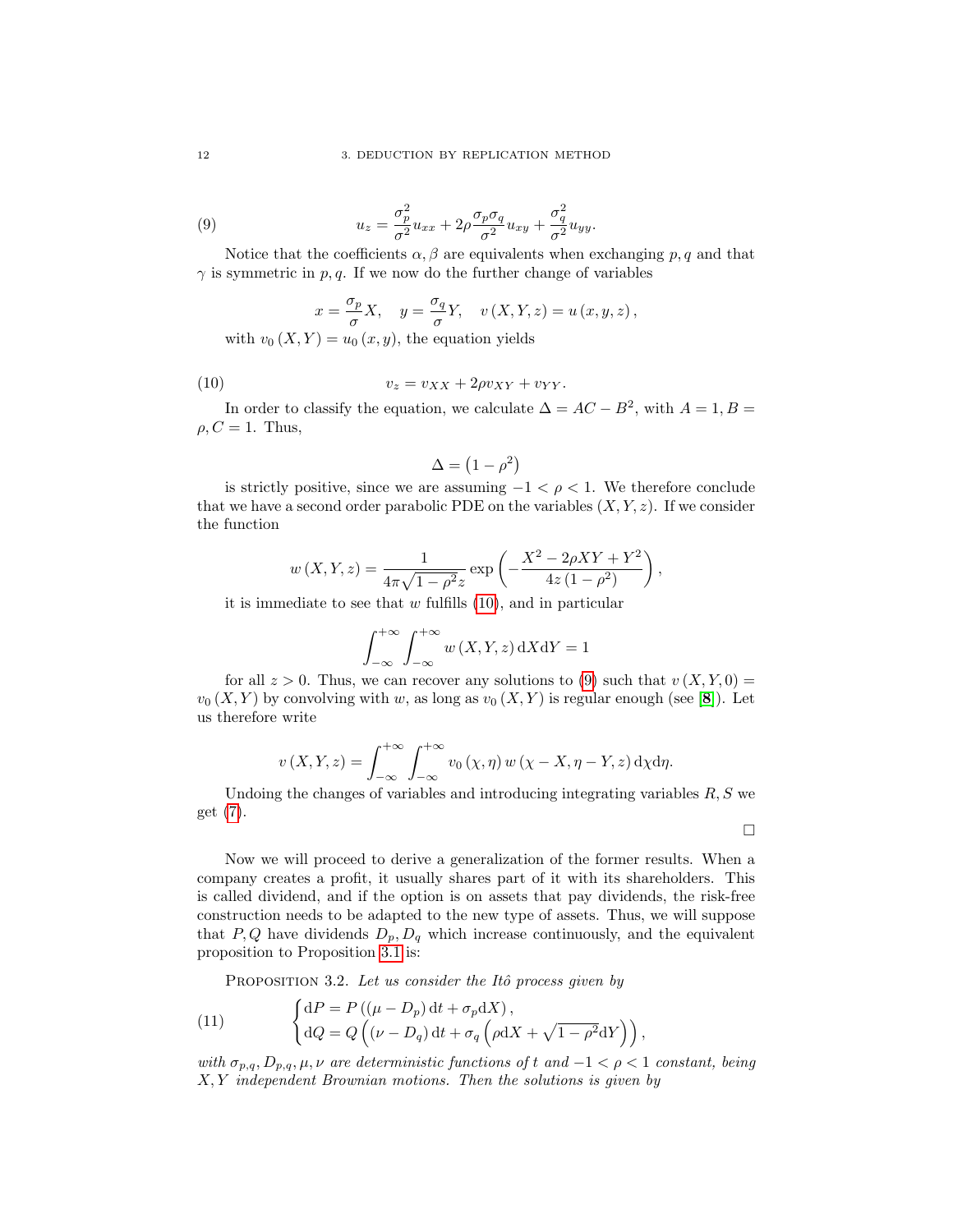$$
P = P_0 \exp\left(\int_0^t \left(\mu(\tau) - D_p(\tau) - \sigma_p^2(\tau)/2\right) d\tau + \int_0^t \sigma_p(\tau) dX(\tau)\right),
$$
  
\n
$$
Q = Q_0 \exp\left(\int_0^t \left(\nu(\tau) - D_q(\tau) - \sigma_q^2(\tau)/2\right) d\tau + \rho \int_0^t \sigma_q(\tau) dX(\tau)\right)
$$
  
\n
$$
+ \sqrt{1 - \rho^2} \int_0^t \sigma_q(\tau) dY(\tau).
$$

PROOF. It follows from Proposition [3.1](#page-16-2) taking  $\mu' = \mu - D_p$  and  $\nu' = \nu - D_q$ .  $\Box$ 

THEOREM 3.2. Let us assume that the value of two assets follows the Itô process given in [\(11\)](#page-19-2). Suppose that the market admits no arbitrages and that the value of an European option is a differentiable function  $V(p,q,t)$ . Let us further assume that the currency has a deterministic interest rate  $r(t)$ . Then V satisfies

<span id="page-20-1"></span>(12) 
$$
V_t + \frac{\sigma_p^2 p^2}{2} V_{pp} + \rho \sigma_p \sigma_q p q V_{pq} + \frac{\sigma_q^2 q^2}{2} V_{qq} + (r - D_p) p V_p + (r - D_q) q V_q - rV = 0
$$
  
on the domain  $(p, q, t) \in (0, \infty)^2 \times [0, T)$ .

The proof for the previous theorem can be found in  $[12]$  $[12]$  $[12]$  or  $[13]$  $[13]$  $[13]$ . Al results of existence and uniqueness of solutions for all values of the domain  $(p, q, t) \in$  $(0, \infty)^2 \times [0, T)$  can be adapted for this case. Next we will define the most usual kind of pay-offs for European options.

<span id="page-20-2"></span>DEFINITION 3.3. The name for an European option presenting the pay-offs described by the following functions are named as follows

$$
\Lambda(p,q) = \begin{cases} \max(\max(p,q) - E, 0), \text{ maximum call,} \\ \max(E - \max(p,q), 0), \text{ maximum put,} \\ \max(\min(p,q) - E, 0), \text{ minimum call,} \\ \max(E - \min(p,q), 0), \text{ minimum put.} \end{cases}
$$

#### 2. Exchange options. Similarity reduction

<span id="page-20-0"></span>In this section we will study one kind of options that are of our interest since they are on two assets. Practically, they will be studied as if they were European options, since the difference they have with respect to the former ones does not appear in the deduction of the equation they have to fulfill, but it is in fact a characterization on their pay-off.

DEFINITION 3.4. An exchange option is an option that gives the holder the right to exchange an asset for another one at the expiry date.

LEMMA 3.1. An exchange option has final condition  $\Lambda(p,q) = \max(p-q, 0)$ .

PROOF. Of course, the holder will take the asset P if the value  $P > Q$  obtaining a profit  $P - Q$  and otherwise will not.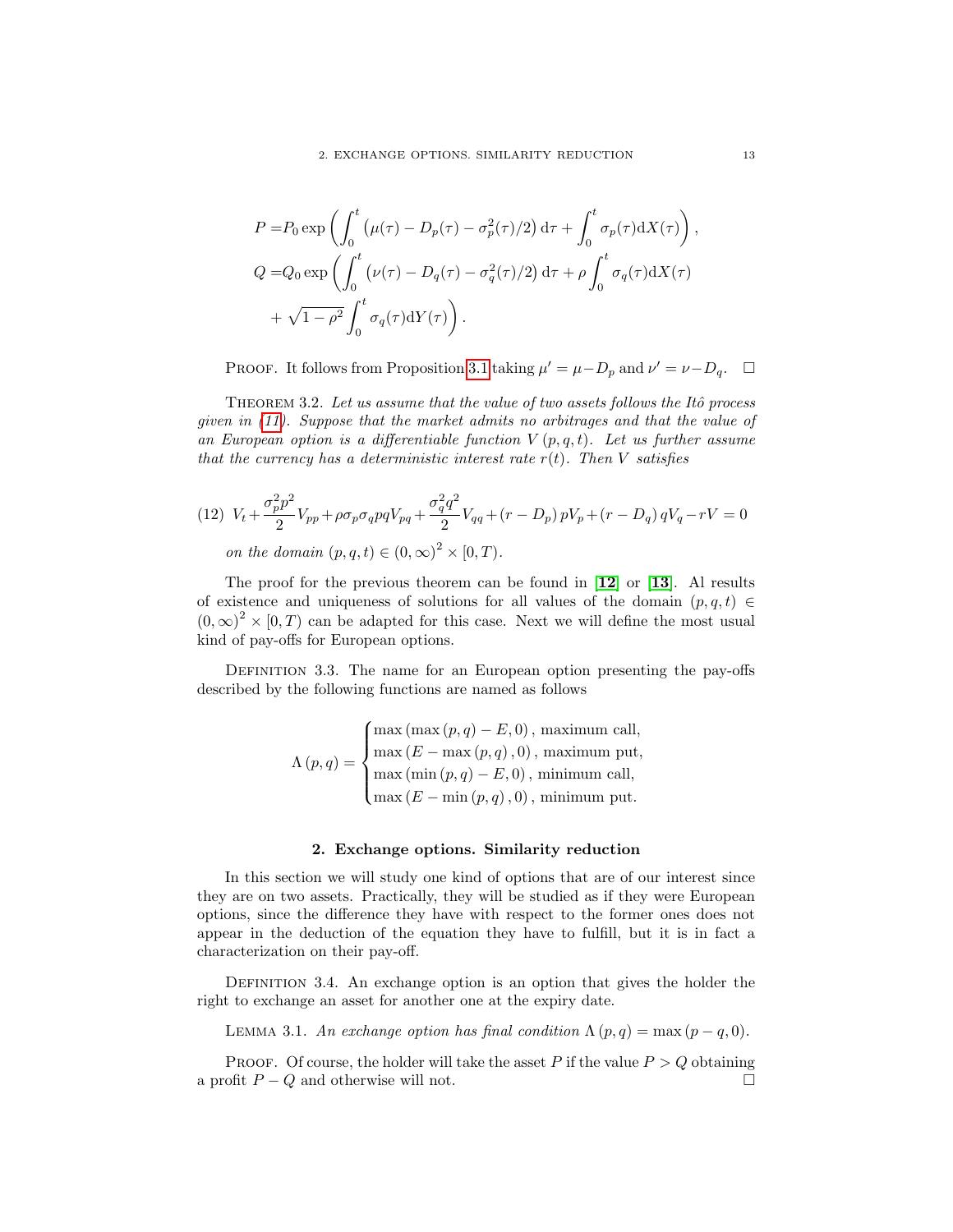The next argument can be generalized when the final conditions  $\Lambda$  are homogeneous of a given degree. In this case, since our condition is homogeneous of degree 1, we look for solutions of the form

$$
V(p,q,t) = qH(s,t),
$$

where

$$
s = \frac{p}{q}.
$$

Thus, knowing that the deduction of [\(12\)](#page-20-1) we have not used anything related to the pay-off, except that we have required it is non-vanishing on a set big enough, an exchange option needs to fulfill equation [\(12\)](#page-20-1) as well.

PROPOSITION 3.3. Let us suppose that the value of two assets follows [\(11\)](#page-19-2). Let us write  $s = p/q$ . Let us suppose that  $V(p,q,t) = qH(s,t)$  with  $\Lambda(p,q) =$ max  $(p - q, 0)$ . Then H  $(s, t)$  fulfills

(13) 
$$
H_t + \frac{\sigma^2 s^2}{2} H_{ss} + (D_q - D_p) s H_s - D_q H = 0
$$

with final condition  $H(s,T) = \max(s-1,0)$ . Where we have defined

<span id="page-21-0"></span>
$$
\sigma^2 = \sigma_p^2 - 2\rho\sigma_p\sigma_q + \sigma_q^2.
$$

PROOF. Let us consider equation [\(12\)](#page-20-1) and that  $V(p,q,t) = qH(s,t)$ . Let us investigate the change of variables

$$
\frac{\partial qH}{\partial p} = q \frac{\partial s}{\partial p} \frac{\partial H}{\partial s} = \frac{\partial H}{\partial s}, \qquad \frac{\partial^2 qH}{\partial p^2} = \frac{1}{q} \frac{\partial^2 H}{\partial s^2},
$$

$$
\frac{\partial qH}{\partial q} = H + q \frac{\partial s}{\partial q} \frac{\partial H}{\partial s} = H - \frac{p}{q} \frac{\partial H}{\partial s} = H - s \frac{\partial H}{\partial s},
$$

$$
\frac{\partial^2 qH}{\partial q^2} = -\frac{s}{q} \frac{\partial H}{\partial s} - \left(-\frac{s}{q} \frac{\partial H}{\partial s} - \frac{s^2}{q} \frac{\partial^2 H}{\partial s^2}\right) = \frac{s^2}{q} \frac{\partial^2 H}{\partial s^2},
$$

$$
\frac{\partial^2 qH}{\partial q \partial p} = -\frac{s}{q} \frac{\partial^2 H}{\partial s^2}, \qquad \frac{\partial qH}{\partial t} = q \frac{\partial H}{\partial t}.
$$

Substituting in equation [\(12\)](#page-20-1) and dividing by  $q$ , after simplifying we obtain that

$$
H_t + \left(\sigma_p^2 - 2\rho\sigma_p\sigma_q + \sigma_q^2\right) \frac{s^2}{2} H_{ss} + s\left(D_q - D_p\right) H_s - D_q H = 0.
$$

We can define

$$
\sigma^2 = \sigma_p^2 - 2\rho\sigma_p\sigma_q + \sigma_q^2.
$$

And obtain that H fulfills [\(13\)](#page-21-0). Moreover, since  $V(p,q,T) = \max (p-q,0) =$  $qH(s,T)$ , dividing by q we have that

$$
H(s,T) = \max(s-1,0).
$$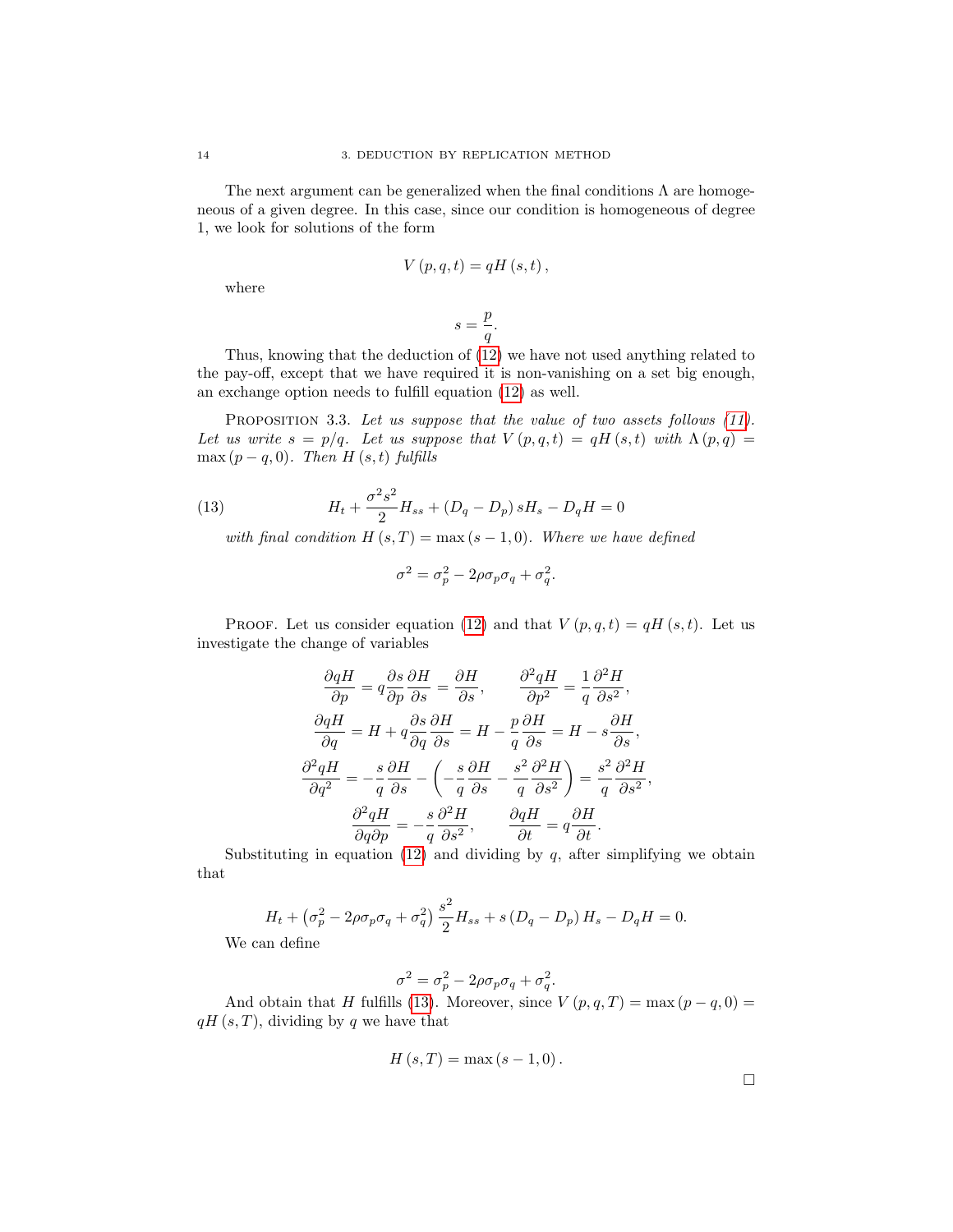Note that an exchange option can be determined by using the Black-Scholes of one variable with volatility  $\sigma$ , interest rate  $D_q$  and dividend  $D_p$ . The later proof can be found in  $[3]$  $[3]$  $[3]$  or  $[14]$  $[14]$  $[14]$ .

A particular case and rather known of the former one is the Margrabe's formula, which is the solution to the equation assuming constant coefficients and no dividends.

Corollary 3.3 (Margrabe's formula). Let us assume that we are under the conditions of Proposition [3.3](#page-21-0) and the coeficients  $\sigma_{p,q}$  are constant and  $D_{p,q} = 0$ . Then V is given by

(14) 
$$
V(p,q,t) = pN(d_1) - qN(d_2),
$$

where

$$
d_1 = \frac{\ln (p/q) + \sigma^2 (T - t)/2}{\sigma \sqrt{T - t}},
$$

$$
d_2 = \frac{\ln (p/q) - \sigma^2 (T - t)/2}{\sigma\sqrt{T - t}},
$$

$$
N(z) = \frac{1}{\sqrt{2\pi}} \int_{-\infty}^{z} \exp\left(-\frac{x^2}{2}\right) dx.
$$

The proof is based on the resolution of an European option with one asset and pay-off max  $(s - 1, 0)$ . For the explicit proof one can check [[10](#page-38-13)], [[13](#page-38-11)] or [[14](#page-38-12)].

### 3. Barrier options

<span id="page-22-0"></span>We now introduce a few concepts and definitions that will be used later on.

Definition 3.5. A barrier option on two assets is an option with the same characteristics that the European but with the condition that if the assets are below or above a given value, the value of the option is zero. This given value is called barrier.

LEMMA 3.2. Let us assume we have an option with barrier on two assets  $P, Q$ . Let us assume that the barriers are on  $P = a$  and  $Q = b$ . Then the option needs to satisfy the boundary conditions

<span id="page-22-1"></span>(15) 
$$
\begin{cases} V(a,q,t) = 0, \\ V(p,b,t) = 0. \end{cases}
$$

PROOF. Of course, if the barrier is on  $P = a$  i  $Q = b$ , the value of the option needs to be zero, since the value on one of the two sides of the barrier is always zero and the value of the option needs to be continuous.

Thus, if we want to solve the problem [\(12\)](#page-20-1), we would have to add the conditions  $(15).$  $(15).$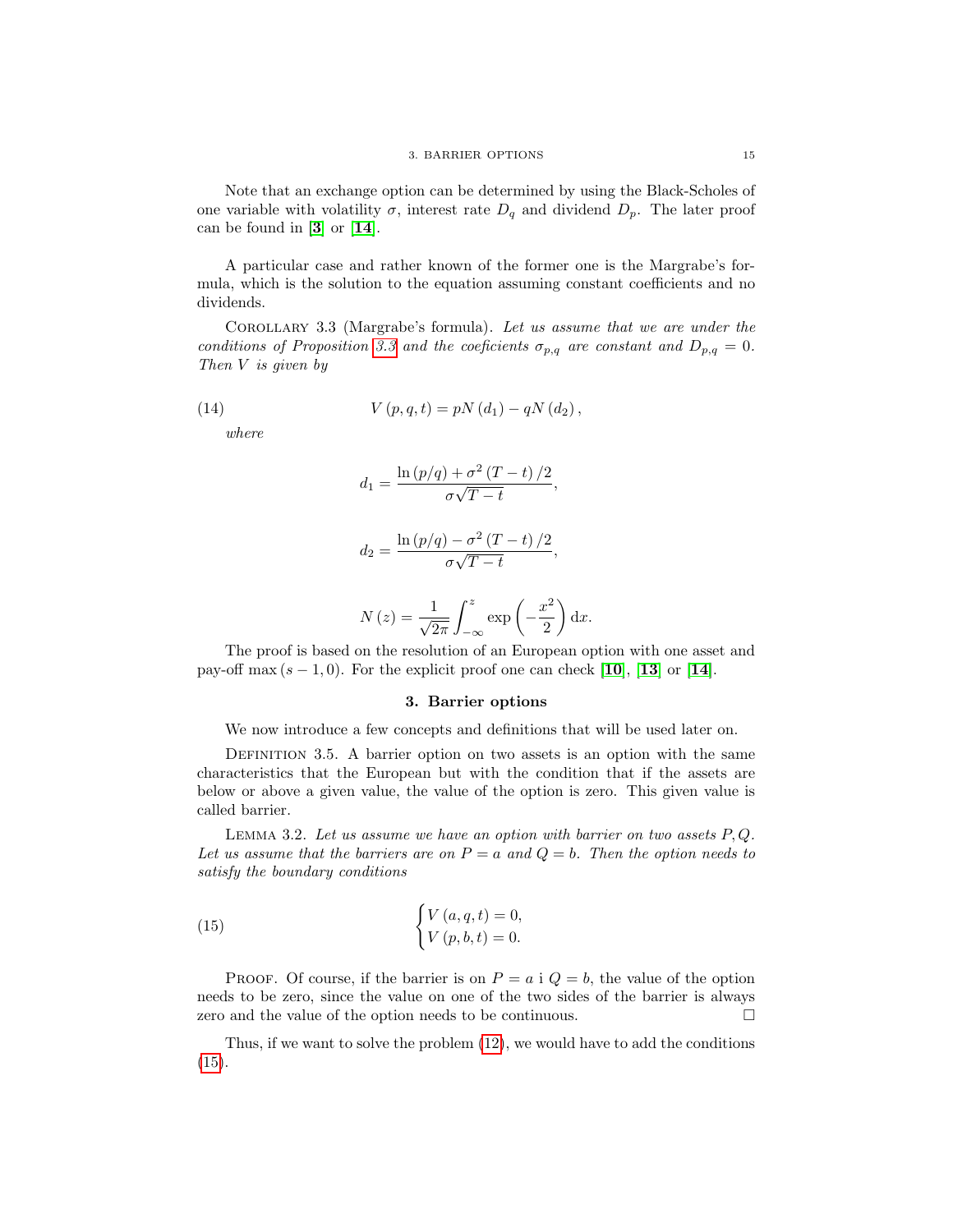#### 4. Perpetual options

<span id="page-23-0"></span>In this section we will study a type of options that is slightly different from the former ones. That is because the problem we will end up posing in order to find the value of the option will bring us to a free-boundary problem, usually found when studying American options.

DEFINITION 3.6. A perpetual option is an option for which the expiry date and strike price are not fixed.

A result that characterizes this kind of derivatives is the following one:

THEOREM 3.3. The value of a perpetual option,  $V$ , on two assets as the ones described in [\(11\)](#page-19-2) and pay-off  $\Lambda(p,q)$ , fulfills the non-linear problem

<span id="page-23-1"></span>(16)  
\n
$$
\left(\frac{\sigma_p^2}{2}V_{pp} + \rho \sigma_p \sigma_q V_{pq} + \frac{\sigma_q^2}{2}V_{qq} + (r - D_p)V_p + (r - D_q)V_q - rV\right)(\Lambda - V) = 0,
$$
\nwith

 $w\nu$ 

$$
\frac{\sigma_p^2}{2}V_{pp} + \rho \sigma_p \sigma_q V_{pq} + \frac{\sigma_q^2}{2} V_{qq} + (r - D_p) V_p + (r - D_q) V_q - rV \le 0,
$$

 $\Lambda - V \leq 0.$ 

Moreover, the contact between  $\Lambda$  and V needs to be of class  $\mathcal{C}^1$ .

The proof of the theorem above is not the aim of the project and we will not give it. A proof for a concreet case of a maximum put perpetual option can be found in [[15](#page-38-14)]. A more profound discussion of the topic that encloses our case and deals with American options with more than one asset can be found in [[16](#page-38-15)].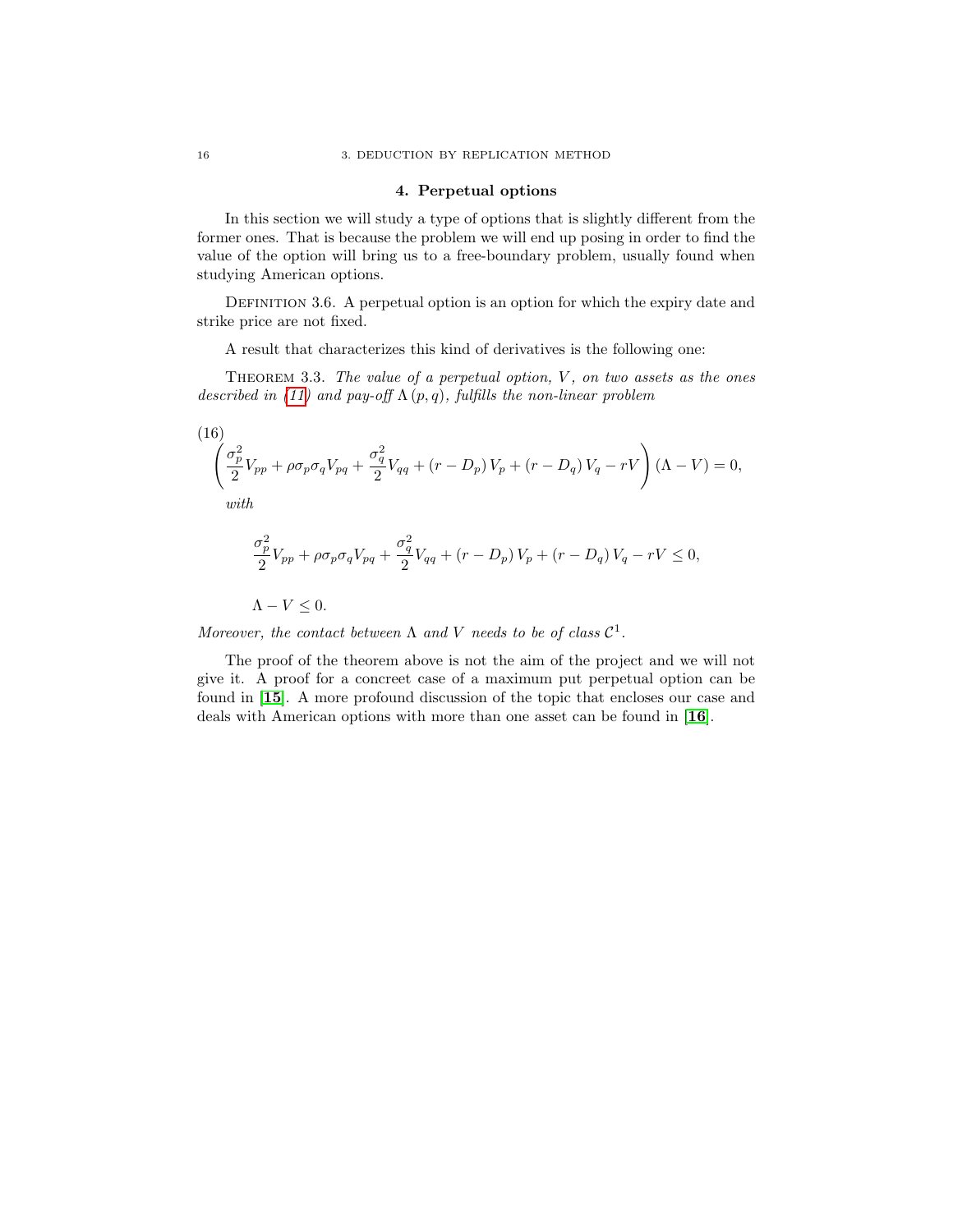#### CHAPTER 4

# <span id="page-24-0"></span>Analysis of the cases  $P, Q = 0$  and  $\rho^2 = 1$

We will now investigate how the equation behaves in three particular cases. Through the project we have assumed that we are working on two positive assets, but what would happen if one of them is zero? What we would like is that when P or  $Q$  go to zero, we recover the equation with only one variable (the non-vanishing one), i.e. there is a continuity on  $P$  and  $Q$  so that we obtain the original Black-Scholes equation. Another case to consider is what happens when  $\rho^2 = 1$ . Is there a continuity on the equation when the assets exhibit a total correlation? That is, if  $\rho^2 = 1$ , the answer is so simple as to put into the equation  $\rho = \pm 1$ ? Next we will answer these questions.

### <span id="page-24-2"></span>1. Case  $P, Q = 0$

<span id="page-24-1"></span>We can go to the general case of the assets described in [\(11\)](#page-19-2). If  $P = 0$ , the stochastic differential equation becomes

(17) 
$$
\begin{cases} dP = 0, \\ dQ = Q((\nu - D_q) dt + \sigma_q dW), \end{cases}
$$

where  $dW = \rho dX + \sqrt{1 - \rho^2} dY$ . Thus, we need to see whether this fact will affect the proof of Theorem [3.2.](#page-20-1) In fact, the construction of the risk-free portfolio with a zero asset does not change the procedure and we end up proving the Black-Scholes equation for one asset.

PROPOSITION 4.1. Let us assume that the value of two assets  $P, Q$  is described as in [\(17\)](#page-24-2) with  $P = 0$  and that the market admits no arbitrages. Let us further assume that the value of an option is a differentiable function  $V(p,q,t)$  and that the money in a bank earns money at deterministic interest rate  $r(t)$ . Then V fulfills

(18) 
$$
V_t + \frac{\sigma_q^2 q^2}{2} V_{qq} + (r - D_q) q V_q - rV = 0.
$$

<span id="page-24-3"></span>Moreover  $\Lambda(p,q) = \Lambda(0,q) = \lambda(q)$ .

Thus, we can conclude that the equation is continuous with respect to  $p$ , since if we put  $p = 0$  in [\(12\)](#page-20-1) we obtain [\(18\)](#page-24-3). Similarly we obtain the analogous result for q. If we assume that  $Q = 0$  then we have

(19) 
$$
\begin{cases} dP = P((\mu - D_p) dt + \sigma_q dX), \\ dQ = 0, \end{cases}
$$

<span id="page-24-4"></span>And therefore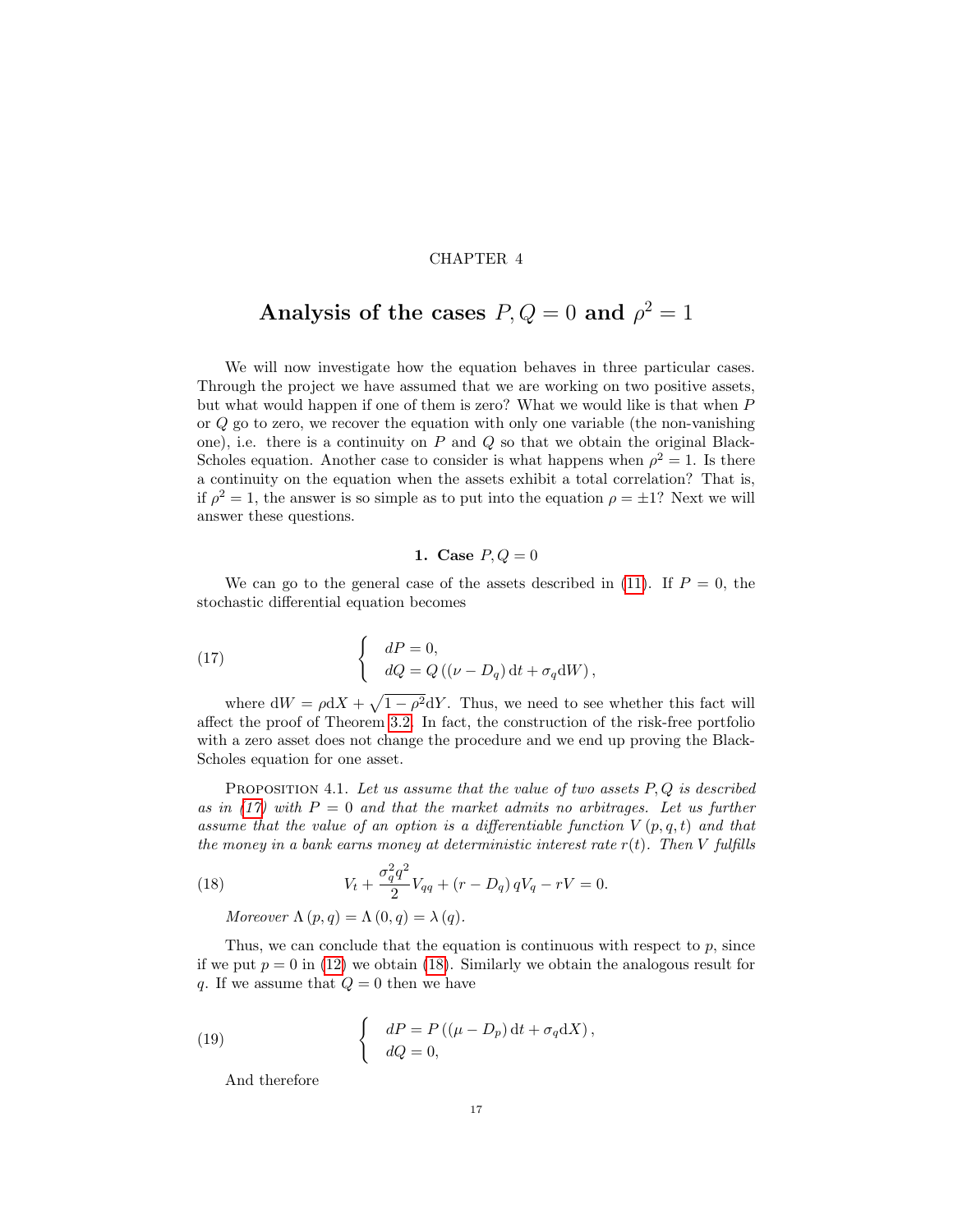PROPOSITION 4.2. Let us assume that the value of two assets  $P, Q$  is described as in [\(19\)](#page-24-4) with  $Q = 0$  and that the market admits no arbitrages. Let us further assume that the value of an option is a differentiable function  $V(p,q,t)$  and that the money in a bank earns money at deterministic interest rate  $r(t)$ . Then V fulfills

(20) 
$$
V_t + \frac{\sigma_p^2 p^2}{2} V_{pp} + (r - D_p) p V_p - rV = 0.
$$

<span id="page-25-6"></span>Moreover  $\Lambda(p,q) = \Lambda(p,0) = \lambda(p)$ .

Even though that a priori it may seem that discussing this is highly theoretical and has not much interest, it will be important when solving the equations numerically. The proofs of both propositions are, essentially, the proof of the Black-Scholes equation for one asset and it can be found in  $[3]$  $[3]$  $[3]$ ,  $[7]$  $[7]$  $[7]$  or in  $[10]$  $[10]$  $[10]$ .

<span id="page-25-3"></span>**2. Case** 
$$
\rho^2 = 1
$$

<span id="page-25-0"></span>Now we will study the pathological case in which the two Brownian motions have a correlation coefficient such that  $\rho^2 = 1$ . If this is the case, let us consider the Itô process given by

(21) 
$$
\begin{cases} dP = P((\mu - D_p) dt + \sigma_p dX), \\ dQ = Q((\nu - D_q) dt + \sigma_q \rho dX), \end{cases}
$$

with  $\sigma_{p,q}, D_{p,q}, \mu, \nu$  deterministic functions of t. These two processes are [\(11\)](#page-19-2) assuming  $\rho^2 = 1$ , thus,  $\rho = \pm 1$ . In order to have an easy-going procedure, we will suppose that  $\sigma_p \neq \sigma_q$  and that  $P_0, Q_0 \neq 0$ . In order to make calculations faster, it is important bearing in mind that in our case  $\rho = 1/\rho$ .

Let us consider the variable

(22) 
$$
\frac{dM}{M} = \frac{\sigma_p - \rho \sigma_q}{2} \left( \frac{1}{\sigma_p} \frac{dP}{P} - \rho \frac{1}{\sigma_q} \frac{dQ}{Q} \right).
$$

<span id="page-25-4"></span>Calculating, we obtain that the process we obtain is deterministic

(23) 
$$
\frac{\mathrm{d}M}{M} = f(t)\mathrm{d}t,
$$

where

<span id="page-25-5"></span><span id="page-25-1"></span>
$$
f(t) = \frac{\sigma_p - \rho \sigma_q}{2} \left( \frac{\mu - D_p}{\sigma_p} - \rho \frac{\nu - D_q}{\sigma_q} \right).
$$

Similarly, we can construct a new Itô process defined by

(24) 
$$
\frac{\mathrm{d}S}{S} = \frac{\sigma_p + \rho \sigma_q}{2} \left( \frac{1}{\sigma_p} \frac{\mathrm{d}P}{P} + \rho \frac{1}{\sigma_q} \frac{\mathrm{d}Q}{Q} \right),
$$

so that

(25) 
$$
\frac{\mathrm{d}S}{S} = a(t)\mathrm{d}t + b(t)\mathrm{d}X,
$$

<span id="page-25-2"></span>where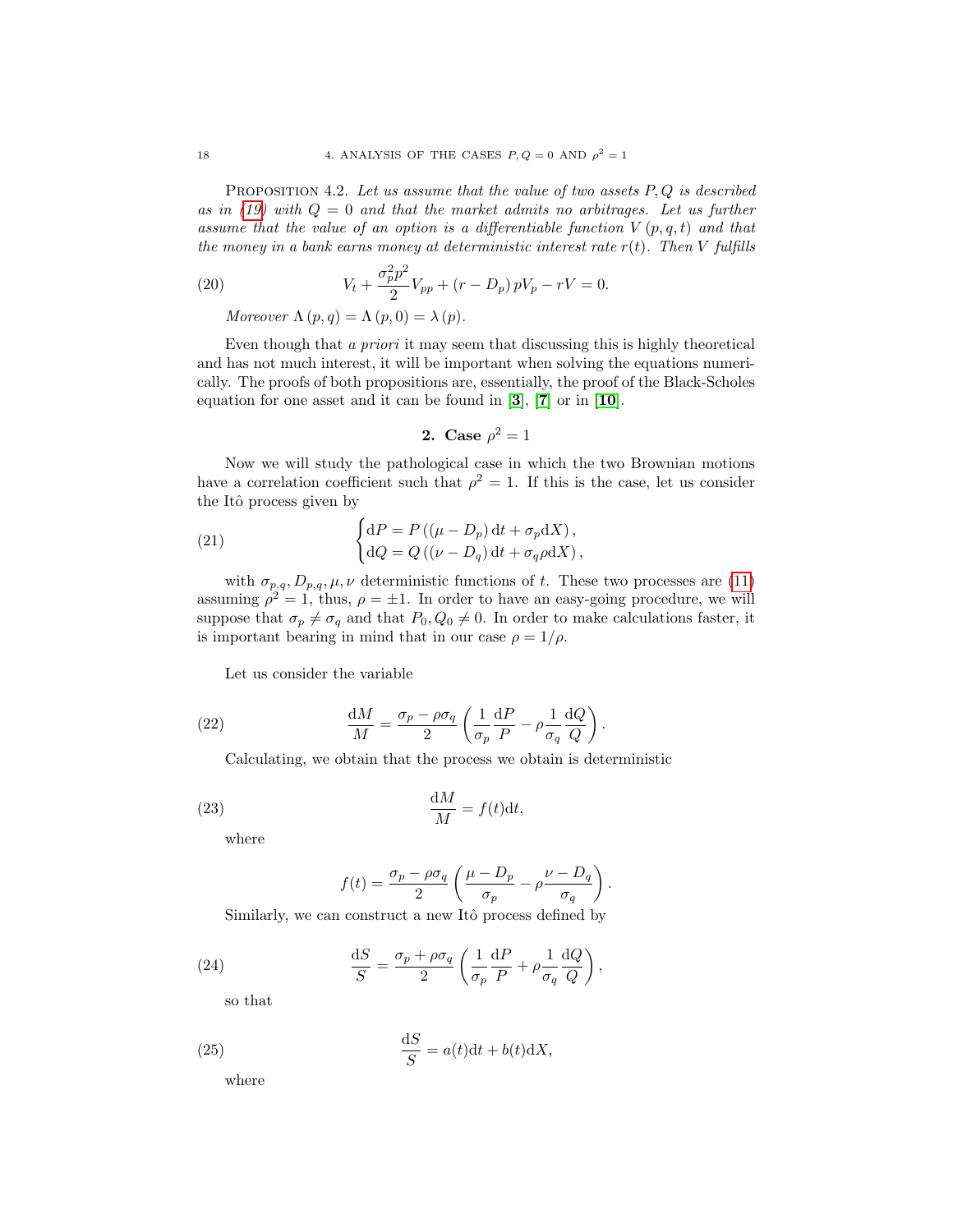$$
2. CASE \t\rho^2 = 1 \t\t\t19
$$

$$
a(t) = \frac{\sigma_p + \rho \sigma_q}{2} \left( \frac{\mu - D_p}{\sigma_p} + \rho \frac{\nu - D_q}{\sigma_q} \right), \quad b(t) = \sigma_p + \rho \sigma_q.
$$

Thus, we can consider that the value of the option depends on these two new variables, that is,  $V(S, M, t)$ . Let us now investigate the equation the needs to be fulfilled.

THEOREM 4.1. Suppose that M and S are defined as in  $(23)$  and  $(25)$  respectively and that the market admits no arbitrages. Let us assume that the value of an European option is a differentiable function  $V(s, m, t)$  and that  $V(s, m, T) =$  $\Lambda(s,m)$ . Then V fulfills the equation

(26) 
$$
V_t + fmV_m + \frac{b^2s^2}{2}V_{ss} + rsV_s - rV = 0,
$$

where, as before,

<span id="page-26-0"></span>
$$
f(t) = \frac{\sigma_p - \rho \sigma_q}{2} \left( \frac{\mu - D_p}{\sigma_p} - \rho \frac{\nu - D_q}{\sigma_q} \right),
$$

$$
b(t) = \sigma_p + \rho \sigma_q.
$$

PROOF. Let us consider a hedging portfolio  $\Pi = \Gamma V - \Delta S$ , so that by being self-financing  $d\Pi = \Gamma dV - \Delta dS$ . If we apply [\(3\)](#page-12-2) to  $V(s, m, t)$  and evaluate  $dV, dS$ in dΠ we have

$$
d\Pi = \Gamma \left( V_t + m_t V_m + \frac{b^2 s^2}{2} V_{ss} \right) dt + aS \left( \Gamma V_s - \Delta \right) dt + bS \left( \Gamma V_s - \Delta \right) dX.
$$

By imposing that it is risk-free, the stochastic part needs to vanish, so

$$
\Delta = \Gamma V_s.
$$

Thus, by Proposition [2.3,](#page-14-0)  $d\Pi = r\Pi dt$ , obtaining V needs to fulfill

$$
V_t + m_t V_m + \frac{b^2 s^2}{2} V_{ss} + r s V_s - r V = 0.
$$

If we now use that  $m_t = mf(t)$  and we evaluate that into the equation above, we obtain the desired result

$$
V_t + fmV_m + \frac{b^2 s^2}{2} V_{ss} + rsV_s - rV = 0.
$$

The reason why we did not use the same methodology as it is used to prove The-orem [3.1](#page-17-0) or [3.2](#page-20-1) is because when constructing the hedging portfolio  $\Pi = cV - aP - bQ$ and imposing that it is risk-free, we have no information enough as to establish a relation between the holding of asset  $a, b$  and option c. This extra degree of freedom makes the argument fail. This is why we derive these two new elements, M and S, a deterministic one and another stochastic. By doing that, we can construct a hedging portfolio Π as we have done in the proof, which only depends on the asset and the option and we are able to eliminate the stochastic component when imposing that it is risk-free. We can therefore conclude that equation [\(12\)](#page-20-1) is not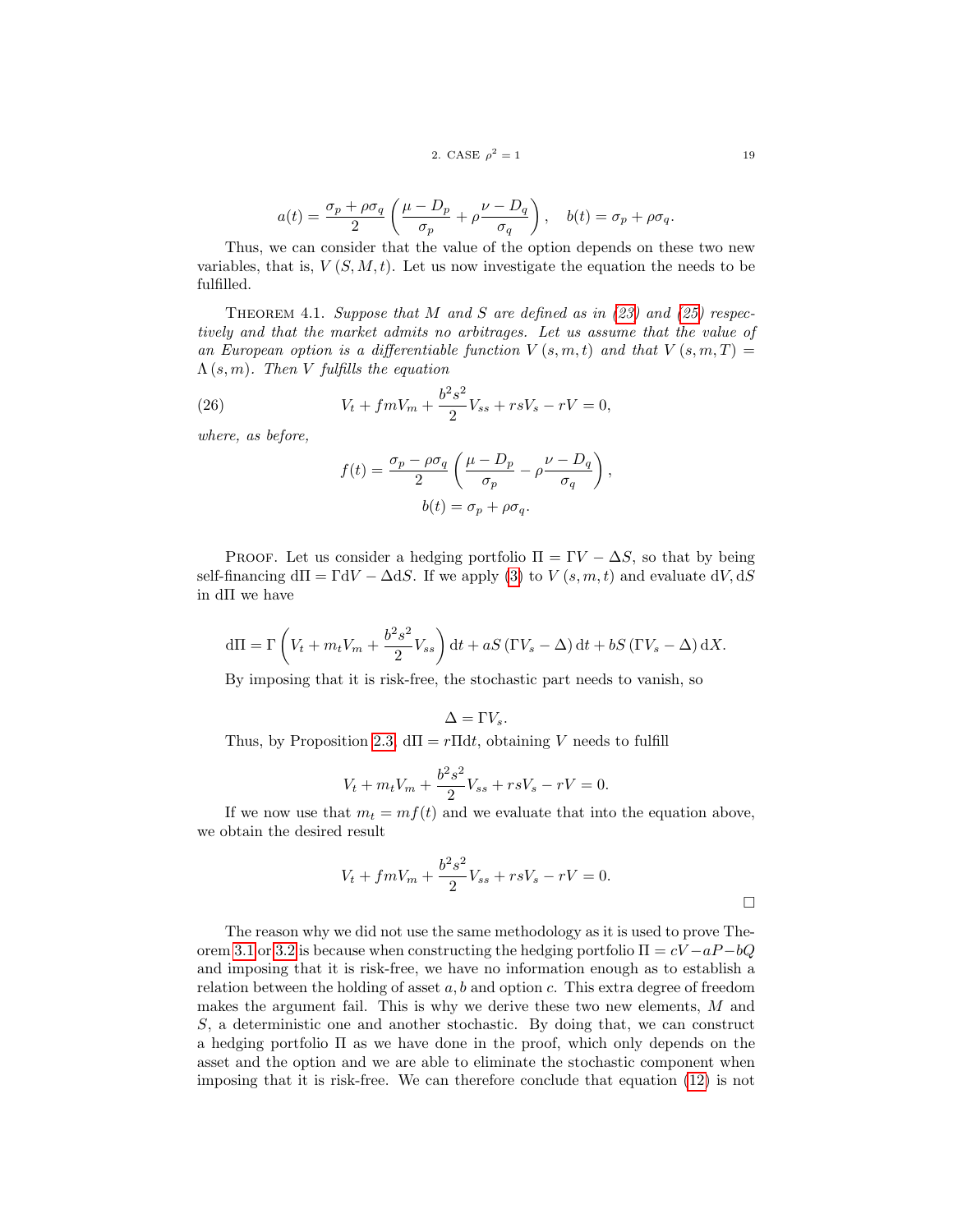continuous in the case  $\rho \to \pm 1$ .

PROPOSITION 4.3. Given the assets  $P,Q$  described in [\(21\)](#page-25-3), let us switch to the variables  $M, S$  given in [\(22\)](#page-25-4) and [\(24\)](#page-25-5) respectively. Let us further assume that  $\sigma_p, \sigma_q, \mu, \nu$  are constant and that the assets pay no dividends,  $D_{p,q} = 0$ . Then we have

<span id="page-27-0"></span>(27) 
$$
\begin{cases} M(P,Q,t) = M_0 \left( P^{1/\sigma_p} Q^{-\rho/\sigma_q} \right)^{\sigma_{-}/2} \exp \left( \frac{\sigma_{-}^2}{4} t \right), \\ S(P,Q,t) = S_0 \left( P^{1/\sigma_p} Q^{\rho/\sigma_q} \right)^{\sigma_{+}/2} \exp \left( \frac{-\sigma_{+}^2}{4} t \right), \end{cases}
$$

where  $\sigma_{\pm} = \sigma_p \pm \rho \sigma_q$ .

PROOF. Let us write

$$
\sigma_{\pm} = \sigma_p \pm \rho \sigma_q
$$

From  $(22)$  and  $(24)$  we have

$$
\frac{dM}{M} = \frac{\sigma_{-}}{2} \left( \frac{1}{\sigma_{p}} \frac{dP}{P} - \rho \frac{1}{\sigma_{q}} \frac{dQ}{Q} \right),
$$

$$
\frac{dS}{S} = \frac{\sigma_{+}}{2} \left( \frac{1}{\sigma_{p}} \frac{dP}{P} + \rho \frac{1}{\sigma_{q}} \frac{dQ}{Q} \right)
$$

and from [\(23\)](#page-25-1) and [\(25\)](#page-25-2)

$$
\frac{dM}{M} = f(t)dt,
$$
  
\n
$$
\frac{dS}{S} = a(t)dt + b(t)dX,
$$

where  $a, b$  are

$$
a = \frac{\sigma_+}{2} \left( \frac{\mu}{\sigma_p} + \rho \frac{\nu}{\sigma_q} \right),
$$
  

$$
b = \sigma_+.
$$

To integrate the processes  $M, S$  we need to use [\(3\)](#page-12-2). Since  $M$  is deterministic,  $dM dM = 0$  whilst  $dS dS = S^2 \sigma_+^2 dt$ . Moreover,  $dP dP = P^2 \sigma_p^2 dt$  and  $dQ dQ =$  $Q^2 \sigma_q^2 dt$ . Then,

$$
d(\ln(P)) = \frac{dP}{P} - \frac{\sigma_p^2}{2}dt, \quad d(\ln(Q)) = \frac{dQ}{Q} - \frac{\sigma_q^2}{2}dt,
$$
  

$$
d(\ln(M)) = \frac{dM}{M}, \qquad d(\ln(S)) = \frac{dS}{S} - \frac{\sigma_{+}^2}{2}dt.
$$

Thus, we add and rest wherever there is a stochastic process its quadratic variation, so that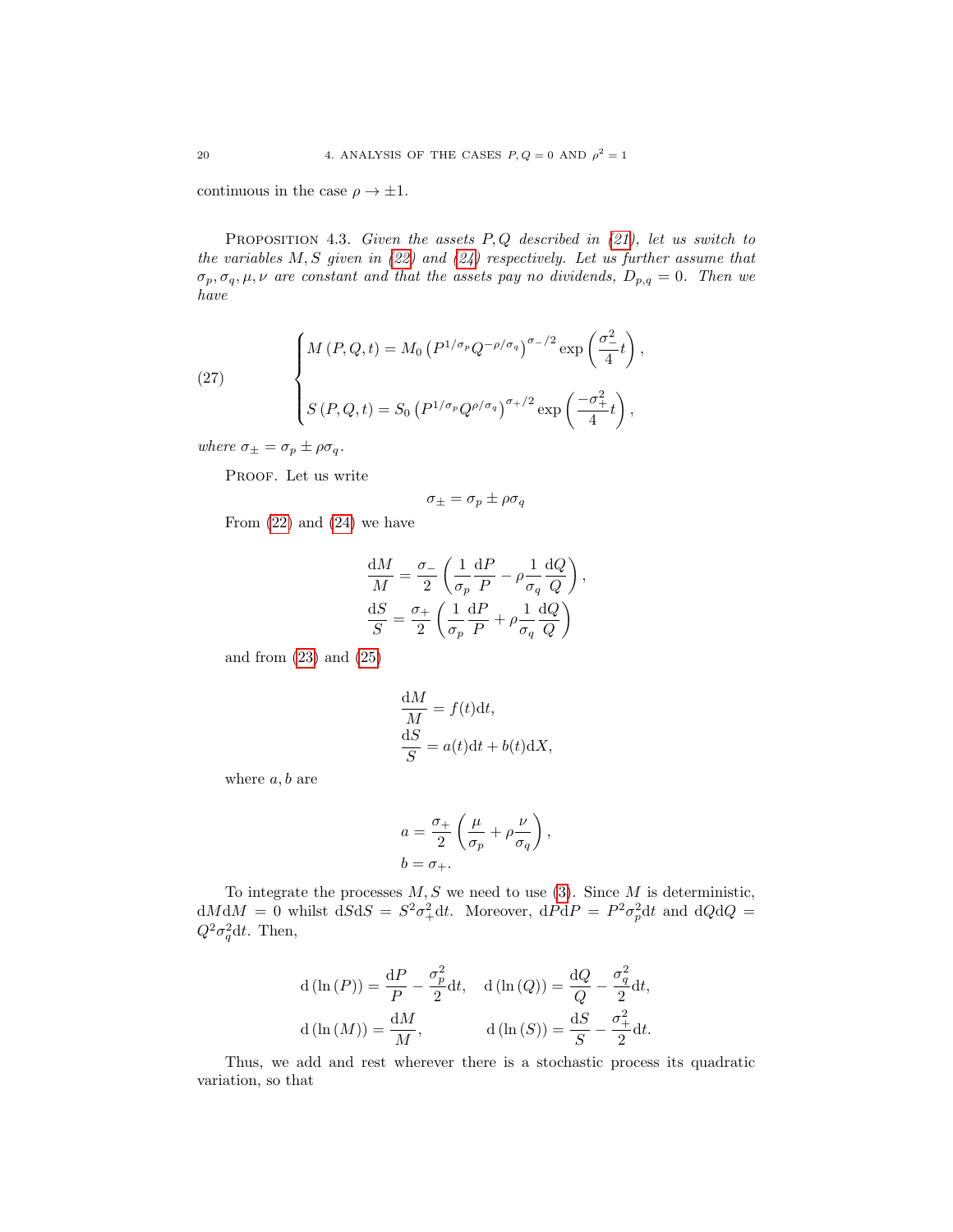$$
2. \text{ CASE } \rho^2 = 1 \tag{21}
$$

$$
\frac{dM}{M} = \frac{\sigma_-}{2} \left( \frac{1}{\sigma_p} \left( \frac{dP}{P} - \frac{\sigma_p^2}{2} dt \right) + \frac{\sigma_p}{2} dt - \frac{\rho}{\sigma_q} \left( \frac{dQ}{Q} - \frac{\sigma_q^2}{2} dt \right) - \frac{\rho \sigma_q}{2} dt \right)
$$

And the equation can be trivially integrated obtaining

$$
\ln(M/M_0) = \frac{\sigma_-}{2} \ln\left(P^{1/\sigma_p} Q^{-\rho/\sigma_q}\right) + \frac{\sigma_-^2}{4} t.
$$

That is,

$$
M(P,Q,t) = M_0 (P^{1/\sigma_p} Q^{-\rho/\sigma_q})^{\sigma_-/2} \exp\left(\frac{\sigma_-^2}{4}t\right)
$$

Similarly with  $S$  we have

$$
\frac{\mathrm{d}S}{S} - \frac{\sigma_+^2}{2} \mathrm{d}t + \frac{\sigma_+^2}{2} \mathrm{d}t =
$$
\n
$$
\frac{\sigma_+}{2} \left( \frac{1}{\sigma_p} \left( \frac{\mathrm{d}P}{P} - \frac{\sigma_p^2}{2} \mathrm{d}t \right) + \frac{\sigma_p}{2} \mathrm{d}t + \rho \frac{1}{\sigma_q} \left( \frac{\mathrm{d}Q}{Q} - \frac{\sigma_q^2}{2} \mathrm{d}t \right) + \frac{\rho \sigma_q}{2} \mathrm{d}t \right).
$$

It can be also trivially integrated

$$
\ln(S/S_0) = \frac{\sigma_+}{2} \ln \left( P^{1/\sigma_p} Q^{\rho/\sigma_q} \right) - \frac{\sigma_+^2}{4} t.
$$

That is,

$$
S(P,Q,t) = S_0(P^{1/\sigma_p}Q^{\rho/\sigma_q})^{\sigma_+/2} \exp\left(-\frac{\sigma_+^2}{4}t\right).
$$

We now give a result that provides a way of fixing  $M_0$ ,  $S_0$ .

LEMMA 4.1. Consider equation [\(26\)](#page-26-0), and the change  $x = \alpha m$  and  $y = \beta s$  with  $\alpha, \beta$  non-zero constant. Let us denote by  $W(x, y, t) = V(m, s, t)$ . Then W fulfills again [\(26\)](#page-26-0) in the variables  $x, y, t$ .

PROOF. Consider the said change of variables and the chain rule

$$
\frac{\partial}{\partial m} = \alpha \frac{\partial}{\partial x}, \qquad \frac{\partial}{\partial s} = \beta \frac{\partial}{\partial y}, \qquad \frac{\partial}{\partial m} = \beta^2 \frac{\partial}{\partial y^2}.
$$

Evaluate in equation [\(26\)](#page-26-0) the change

$$
W_t + f\frac{x}{\alpha}\alpha W_x + \frac{b^2y^2}{2\beta^2}\beta^2 W_{yy} + r\frac{y}{\beta}\beta W_y - rW = 0.
$$

Canceling terms,

$$
W_t + fxW_x + \frac{b^2y^2}{2}W_{yy} + ryW_y - rW = 0.
$$

.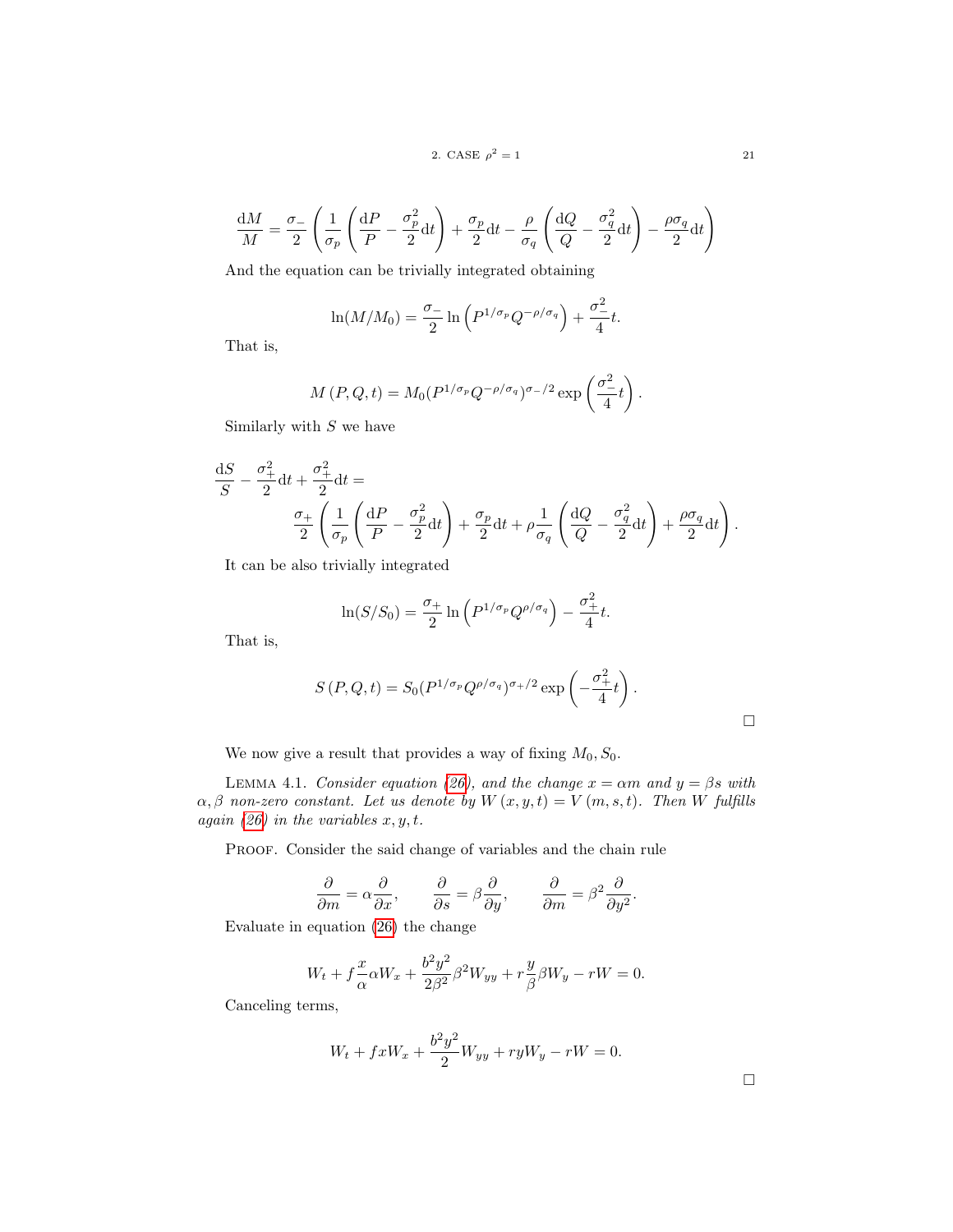We conclude that a re-scaling of the variables  $s, m$  does not affect the equation. Thus, we can take  $M_0 = 1, S_0 = 1$  from now on. Now we can consider how it would be, for instance, the problem of a maximum European put option. Let us consider the change of variables given by  $(27)$  and find  $P, Q$  as functions of  $M, S$ , so that

$$
P = \left(S^{1/\sigma_+}M^{1/\sigma_-}\right)^{\sigma_p} \exp\left(\frac{\rho \sigma_p \sigma_q}{2}t\right),
$$
  

$$
Q = \left(S^{1/\sigma_+}M^{-1/\sigma_-}\right)^{\rho \sigma_q} \exp\left(\frac{\rho \sigma_p \sigma_q}{2}t\right)
$$

.

Then, we can take the change of variables induced by

$$
\varphi\left(s,m,t\right)=\left(p\left(s,m,t\right),q\left(s,m,t\right),t\right),
$$
 for the set of points such that  $t=T$ , we have

$$
\varphi(s, m, T) = (p(s, m, T), q(s, m, T), T).
$$

Thus, we can change the value of the pay-off for a maximum put option

$$
\Lambda (s, m) := V (p (s, m, T), q (s, m, T), T) = \max (E - \max (p (s, m, T), q (s, m, T)), 0) =
$$

$$
\max\left(E-\max\left(\left(s^{1/\sigma_+}m^{1/\sigma_-}\right)^{\sigma_p}\exp\left(\frac{\rho\sigma_p\sigma_qT}{2}\right),\left(s^{1/\sigma_+}m^{-1/\sigma_-}\right)^{\rho\sigma_q}\exp\left(\frac{\rho\sigma_p\sigma_qT}{2}\right)\right),0\right).
$$

If we want to solve the problem assuming constant coefficients and that the assets pay no dividends with  $\rho^2 = 1$ , we should solve the final value problem

(28) 
$$
\begin{cases} V_t + fmV_m + \frac{b^2s^2}{2}V_{ss} + rsV_s - rV = 0, \\ V(s, m, T) = \Lambda(s, m). \end{cases}
$$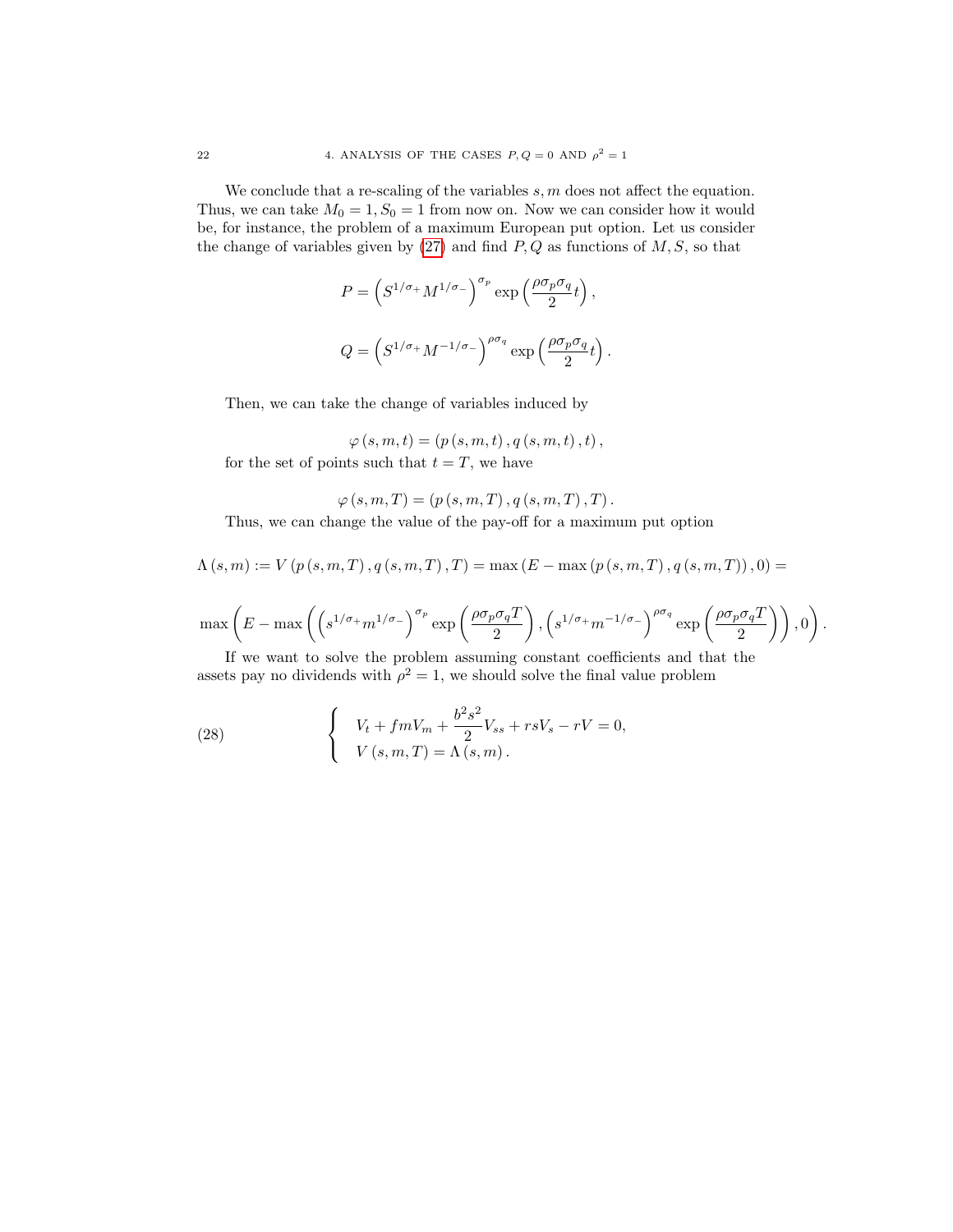### CHAPTER 5

## <span id="page-30-0"></span>Resolution by using numerical methods

In this chapter we will solve an European option and a perpetual option by using numerical methods. To do so, we will have to give a pay-off as one defined in Definition [3.3.](#page-20-2) Moreover, we will also have to impose boundary conditions, since in order to integrate numerically the PDE we need to do it in a bounded domain.

#### 1. European option

<span id="page-30-1"></span>Let us begin by introducing the method of the explicit finite differences in the case of the European option. In order to make calculations easier, we will assume that the assets pay no dividends. In a first approach to the problem, we will deal with European options with pay-off  $\Lambda(p,q)$ . Assuming that, let us determine the boundary conditions for the option. Let us first consider the values close to zero. If the asset value is arbitrarily small, we need to see what happens with

$$
\lim_{p \to 0} V(p,q,t) \text{ i } \lim_{q \to 0} V(p,q,t).
$$

In the Propositions [4.1](#page-24-3) and [4.2](#page-25-6) we have seen that in the case that one of the assets is zero, then the function satisfies the Black-Scholes equation for the nonvanishing asset, so that

$$
V(0, q, t) = VQ(q, t), \quad V(p, 0, t) = VP(p, t),
$$

where  $VP, VQ$  are the solutions to the Black-Scholes equation with one asset for the cases  $q = 0, p = 0$  respectively. Furthermore, the pay-off of this option will be the one of  $V$  in  $p$  or  $q$  zero.

We need also to see how the other side of the domain behaves. If the value of the assets is arbitrarily large, we can consider that what happens with the other one is not relevant and, thus, it will only matter the large one. In other words,

$$
V(p,q,t) \sim VP(p,t)
$$
 if  $p \to +\infty$ ,  $V(p,q,t) \sim VQ(q,t)$  if  $q \to +\infty$ ,

with  $VP, VQ$  defined as before. Notice that in order to solve the problem in two variables we first need to solve it with one so we can give the boundary conditions.

We now have all we need to solve numerically the problem. We will assume that the coefficients involved are constant and, as in the proof of Corollary [8,](#page-18-0) we can reduce the problem to equation [\(9\)](#page-19-1), given by

$$
u_z = \frac{\sigma_p^2}{\sigma^2} u_{xx} + 2\rho \frac{\sigma_p \sigma_q}{\sigma^2} u_{xy} + \frac{\sigma_q^2}{\sigma^2} u_{yy}.
$$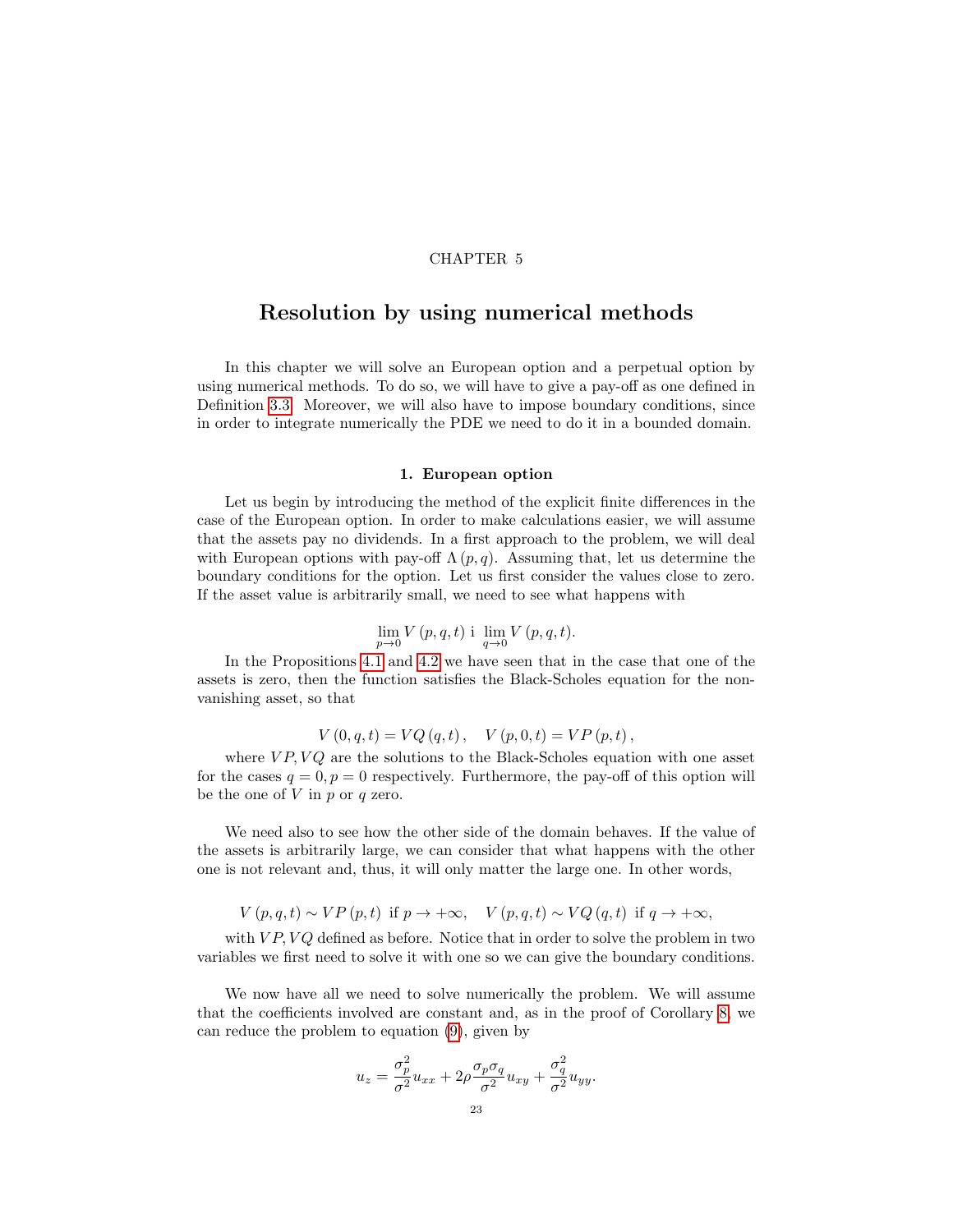We will solve the problem in the domain  $(x, y, z) \in [a, c] \times [b, d] \times [0, Z]$ , where the constants  $a, b, c, d, Z$  are given by the change of variables in terms of the assets  $p, q$  and the time t. Let us consider a regular partition of the aforementioned intervals, so that

$$
R = \{(x_i, y_j, z_k) : x_i = idx, \ i = -L_m \div L_p; \ y_j = jdy, \nj = -M_m \div M_p; \ z_k = kdz, \ k = 0 \div N \},\
$$

where  $L_m, L_p, M_m, M_p, N$  are natural numbers and  $dx, dy, dz$  satisfy, respectively, that

$$
-L_m dx = a, L_p dx = c, -M_m dy = b, M_p dy = d, N dz = Z.
$$

Thus, we can discretize the equation on the mesh, so that

$$
\frac{u_{i,j}^{k+1} - u_{i,j}^k}{dz} = \frac{\sigma_p^2}{\sigma^2} \frac{u_{i+1,j}^k - 2v_{i,j}^k + u_{i-1,j}^k}{dz^2} + \frac{\sigma_q^2}{\sigma^2} \frac{u_{i,j+1}^k - 2u_{i,j}^k + u_{i,j-1}^k}{dy^2} + 2\rho \frac{\sigma_p \sigma_q}{\sigma^2} \frac{u_{i+1,j+1}^k - u_{i+1,j-1}^k - u_{i-1,j+1}^k + u_{i-1,j-1}^k}{4dx dy}.
$$

We can express the former equation for the time  $k + 1$  in terms of the former times,

$$
u_{i,j}^{k+1} = (1 - 2\varepsilon_x - 2\varepsilon_y) u_{i,j}^k + \varepsilon_x \left( u_{i+1,j}^k + u_{i-1,j}^k \right) + \varepsilon_y \left( u_{i,j+1}^k + u_{i,j-1}^k \right) + + \frac{\rho \varepsilon_{xy}}{2} \left( u_{i+1,j+1}^k - u_{i+1,j-1}^k - u_{i-1,j+1}^k + u_{i-1,j-1}^k \right),
$$

where, naturally, we have defined

$$
\varepsilon_x = \frac{\sigma_p^2}{\sigma^2} \frac{dz}{dx^2}, \quad \varepsilon_y = \frac{\sigma_q^2}{\sigma^2} \frac{dz}{dy^2}, \quad \varepsilon_{xy} = \frac{\sigma_p \sigma_q}{\sigma^2} \frac{dz}{dx dy}.
$$

The convergence of this method is determined, in our case, by these quantities, that is, the method will converge if

$$
\varepsilon_x+\varepsilon_y+\frac{\rho}{2}\varepsilon_{xy}<\frac{1}{2}
$$

and it will diverge if the expression is greater than 0.5 (see [[11](#page-38-16)]).

In order to solve the problem, we will start with  $k = 0$ , where we know the solution corresponding to the initial condition, where we need to calculate  $u_{i,j}^0 =$  $u_0(idx, jdy)$  for all i, j. For the boundaries of the domain we have the conditions induced by the change of variables

$$
u(a, y, z) = f_a(y, z), \quad u(c, y, z) = f_c(y, z),
$$
  

$$
u(x, b, z) = f_b(x, z), \quad u(x, d, z) = f_d(x, z).
$$

Thus, we can find the values 
$$
u_{-L_m,j}^k, u_{L_p,j}^k
$$
 and  $u_{i,-M_m}^k, u_{i,M_p}^k$  for all k. Now  
we only need to iterate the method on the unknown values to determine the nodes.  
Undoing the change of variables on u we find V as a function of the initial and  
boundary conditions we have given.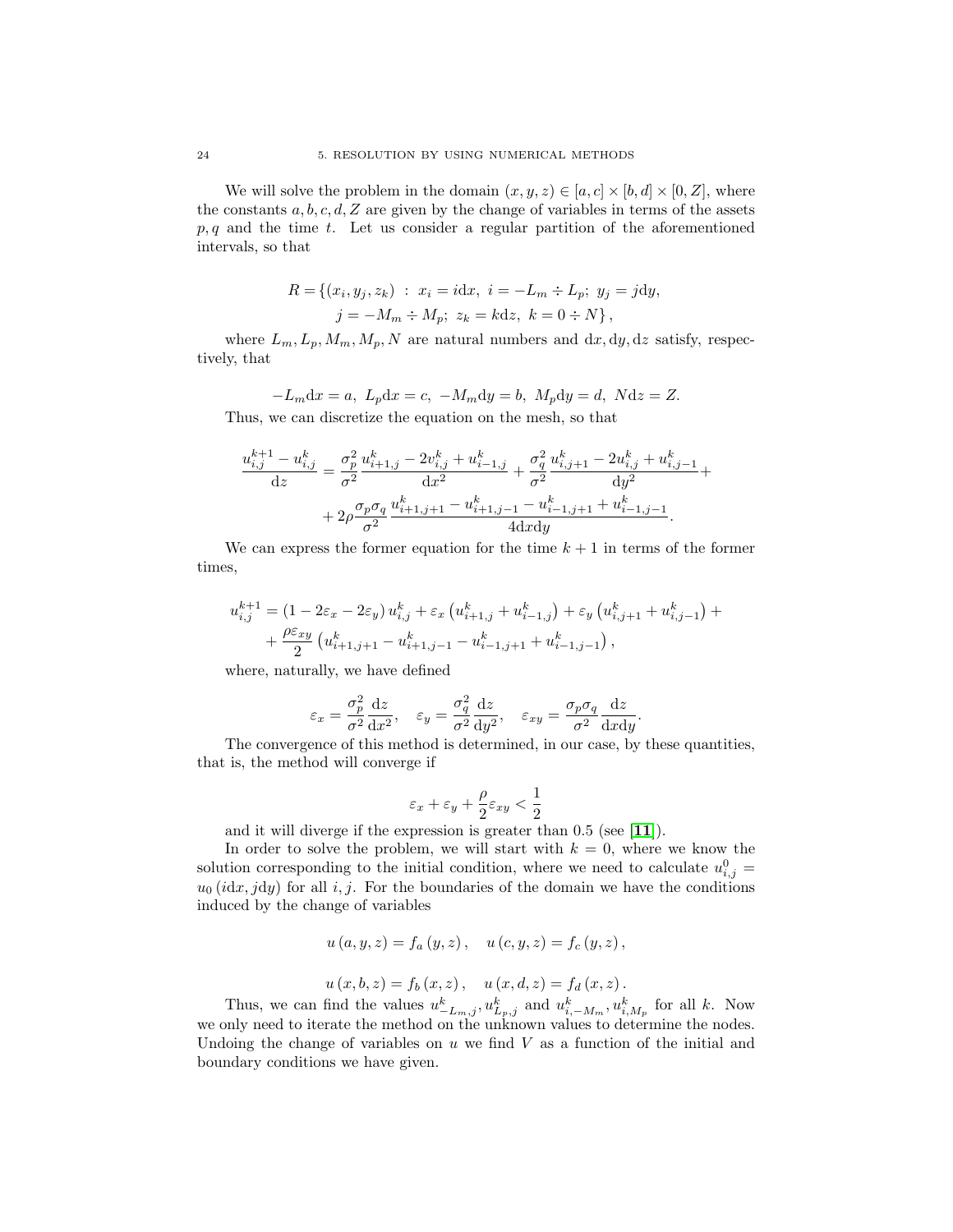Now we give an example. Consider the maximum put option  $P$  with pay-off

$$
\Lambda(p,q) = \max(E - \max(p,q), 0),
$$

with expiry date  $T = 0.5 \, years$ , strike price  $E = 6$ , volatilities  $\sigma_p = 0.2 \, \text{years}^{-1/2}$ ,  $\sigma_q =$ 0.13 years<sup>-1/2</sup>, correlation coefficient  $\rho = 0.35$  and interest rate  $r = 0.05$  years<sup>-1</sup>. Establish the limits of the rectangle on the boundaries of P given by  $\{A = 2, C = 8\}$ and the boundaries given by Q given by  $\{B = 2, D = 8\}$ . Choose  $L_m = 40, M_m =$  $40, N = 80$  and we have that  $L_p = 10, M_p = 10$ . Moreover, we have the boundary conditions

$$
F_A(A, q, t) = \mathcal{P}Q(q, t), \quad F_B(p, B, t) = \mathcal{P}P(p, t),
$$

 $F_C(C, q, t) = \mathcal{P} P (C, t), \quad F_D(p, D, t) = \mathcal{P} Q (D, t),$ 

where  $\mathcal{P}P, \mathcal{P}Q$  have initial condition

<span id="page-32-1"></span><span id="page-32-0"></span>
$$
\lambda(G) = \max(E - G, 0).
$$

Now we show the graphs corresponding to two boundary conditions, Fig. [1](#page-32-0) and [2.](#page-32-1)



Now we show the different values for the option in function of  $p, q$  for the fixed times  $t = 0$  and expiry date  $t = 0.5$ , Fig. [3](#page-33-1) and Fig. [4](#page-33-2) respectively.

Let us finally compare the value of the numerical approximation with the numerical approximation of the formula [\(7\)](#page-17-1), which is the integral solution of the equation,

> $P_{exact}$  (3.974027, 3.974027, 0.25) = 1.795541  $P_{numeric}$  (3.974027, 3.974027, 0.25) = 1.795876

The result is very good since we have four significant figures.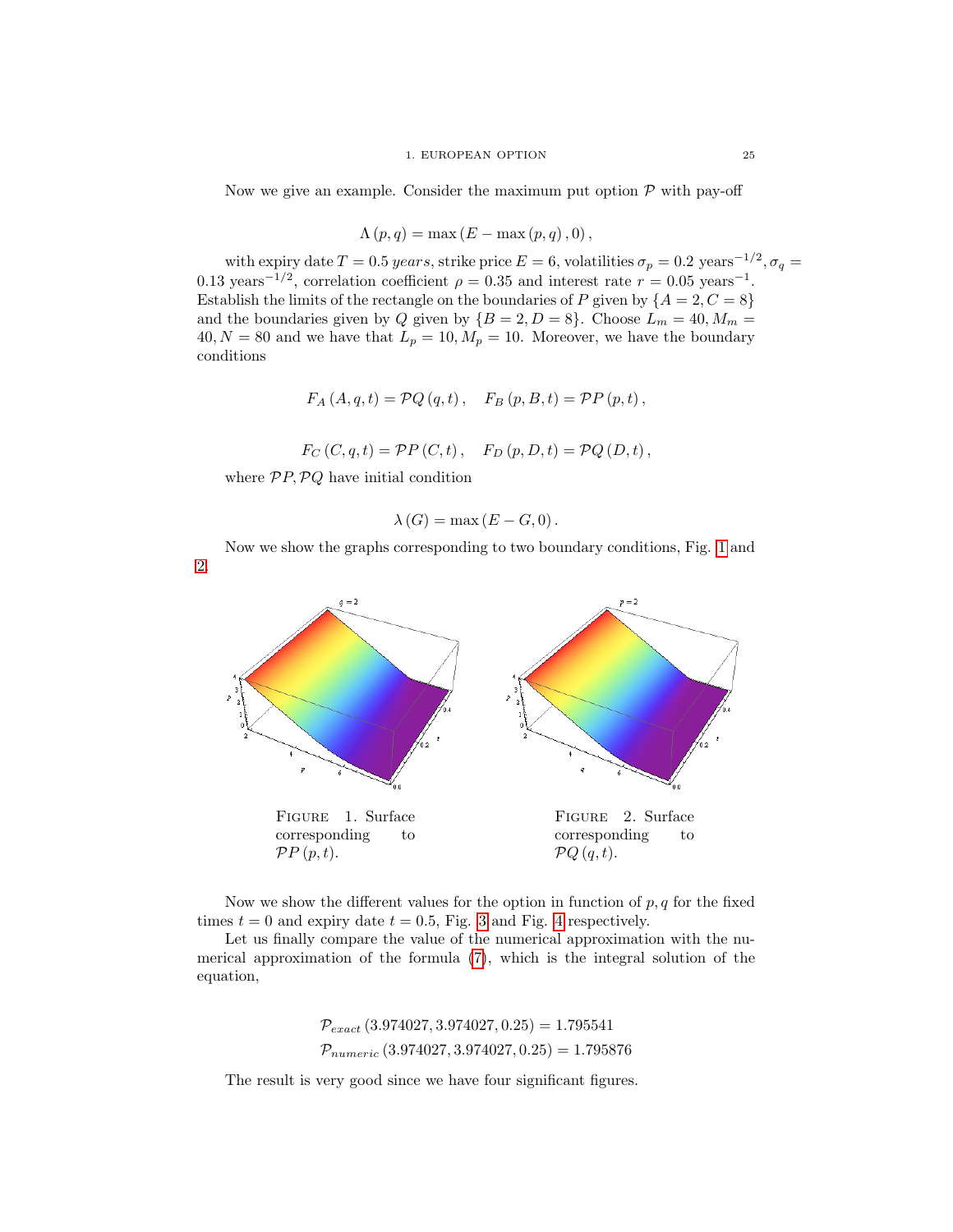

### <span id="page-33-2"></span><span id="page-33-1"></span>2. Perpetual option

<span id="page-33-0"></span>Now we will solve the problem for a maximum perpetual put option with bound-aries on P and Q. By Theorem [3.3](#page-23-1) we know that  $P$  needs to fulfill [\(16\)](#page-23-1). By Lemma [3.2](#page-22-1) we have to impose the boundary that on the boundary conditions [\(15\)](#page-22-1) is fulfilled. We will assume that the coefficients are constant and the assets pay no dividends.

The problem to be solved is

$$
\left(\frac{\sigma_p^2p^2}{2}\mathcal{P}_{pp}+\rho\sigma_p\sigma_qpq\mathcal{P}_{pq}+\frac{\sigma_q^2q^2}{2}\mathcal{P}_{qq}+rp\mathcal{P}_p+rq\mathcal{P}_q-r\mathcal{P}\right)(\Lambda-\mathcal{P})=0.
$$

With condition

$$
\Lambda(p,q) = \max\left(E - \max\left(p,q\right), 0\right)
$$

and boundaries on  $P = C, Q = D$ . Thus, we first establish the boundary conditions for our problem. There are two that are trivial since they are being imposed by us,

$$
\mathcal{P}(c,q) = 0, \qquad \mathcal{P}(p,d) = 0.
$$

However, the other extremes, close to the origin, we will proceed with the same argument as before and we will take

$$
\mathcal{P}(p,0) = \mathcal{P}P(p), \qquad \mathcal{P}(0,q) = \mathcal{P}Q(q),
$$

where  $\mathcal{P}P, \mathcal{P}Q$  are the solutions to the problem with one variable. Moreover, they have pay-off

$$
\lambda(G) = \max(E - G).
$$

Now we will go for an easier expression. Consider the change of variables

$$
p = E \exp(x), \quad q = E \exp(y), \quad V(p,q) = E \exp(\alpha x + \beta y) u(x,y).
$$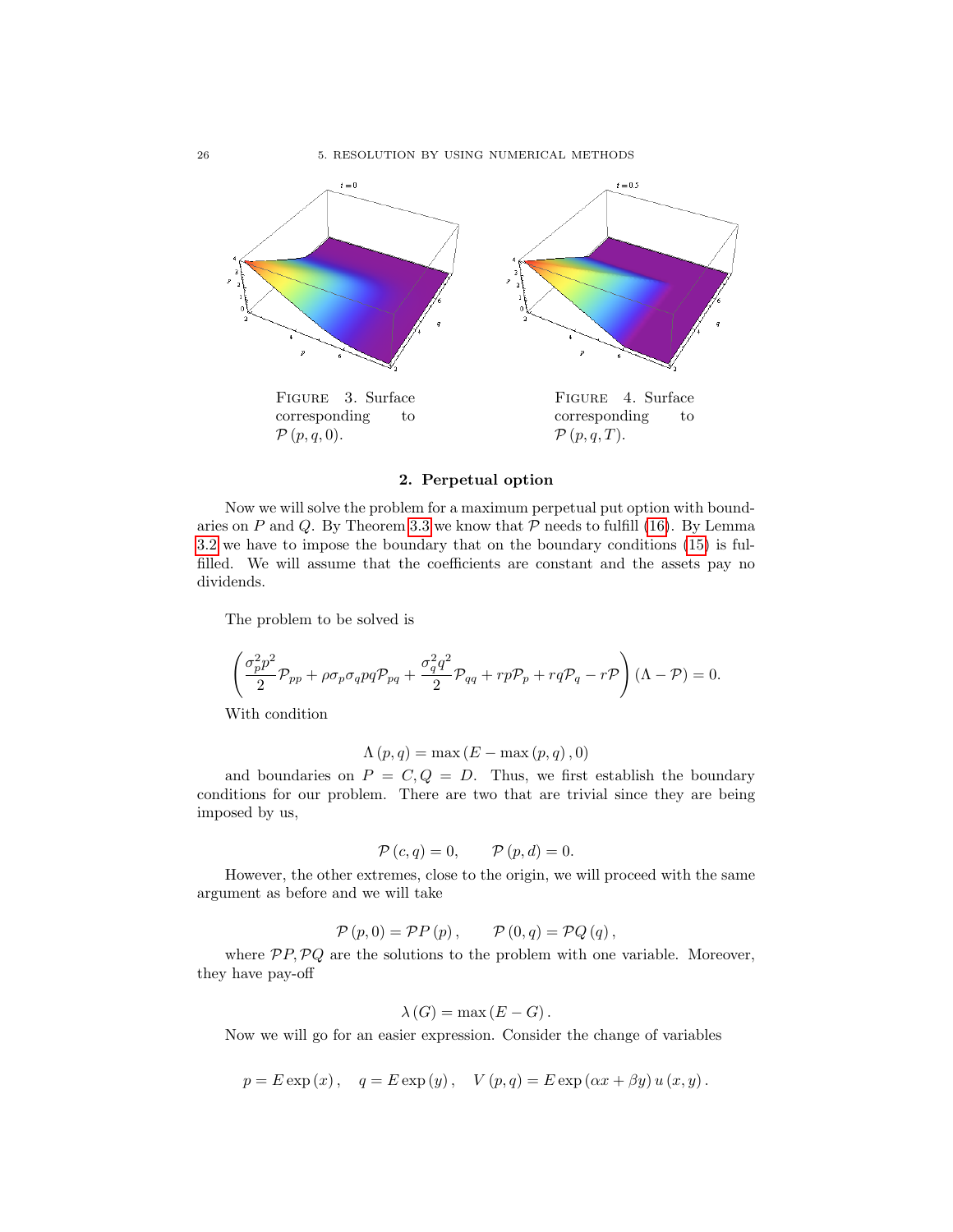Using the chain rule,

$$
\frac{\partial V}{\partial p} = \frac{1}{p} \frac{\partial V}{\partial x} = E \exp(\alpha x + \beta y) \frac{1}{p} \left( \alpha u + \frac{\partial u}{\partial x} \right),
$$
  

$$
\frac{\partial V}{\partial q} = \frac{1}{q} \frac{\partial V}{\partial y} = E \exp(\alpha x + \beta y) \frac{1}{q} \left( \beta u + \frac{\partial u}{\partial y} \right),
$$
  

$$
\frac{\partial^2 V}{\partial p^2} = E \exp(\alpha x + \beta y) \frac{1}{p^2} \left( (\alpha^2 - \alpha) u + (2\alpha - 1) \frac{\partial u}{\partial x} + \frac{\partial^2 u}{\partial x^2} \right),
$$
  

$$
\frac{\partial^2 V}{\partial q^2} = E \exp(\alpha x + \beta y) \frac{1}{q^2} \left( (\beta^2 - \beta) u + (2\beta - 1) \frac{\partial u}{\partial y} + \frac{\partial^2 u}{\partial y^2} \right),
$$
  

$$
\frac{\partial^2 V}{\partial p \partial q} = E \exp(\alpha x + \beta y) \frac{1}{pq} \left( \alpha \beta u + \alpha \frac{\partial u}{\partial y} + \beta \frac{\partial u}{\partial x} + \frac{\partial^2 u}{\partial x \partial y} \right).
$$

Thus, if we take

$$
\alpha = \frac{\sigma_q \sigma_p^2 + 2\rho \sigma_p r - \rho \sigma_p \sigma_q^2 - 2\sigma_q r}{2\sigma_p^2 \sigma_q (1 - \rho^2)},
$$

$$
\beta = \frac{\sigma_p \sigma_q^2 + 2\rho \sigma_q r - \rho \sigma_q \sigma_p^2 - 2\sigma_p r}{2\sigma_q^2 \sigma_p \left(1 - \rho^2\right)}
$$

the problem becomes

$$
\left(\frac{\sigma_p^2}{2}u_{xx} + \rho \sigma_p \sigma_q u_{xy} + \frac{\sigma_q^2}{2}u_{yy} - cu\right)(u_0 - u) = 0,
$$

with  $\sigma^2 = \sigma_p^2 + \sigma_q^2 - 2\rho\sigma_p\sigma_q$  and

$$
c = \frac{\left(4r^2 + \sigma_p^2 \sigma_q^2 + 4\rho r \sigma_p \sigma_q\right) \sigma^2}{8\left(1 - \rho^2\right) \sigma_p^2 \sigma_q^2}.
$$

Moreover, it needs to be fulfilled

$$
\frac{\sigma_p^2}{2}u_{xx} + \rho \sigma_p \sigma_q u_{xy} + \frac{\sigma_q^2}{2}u_{yy} - cu \le 0, \quad u_0 - u \le 0.
$$

If we discretize te equation as before, we have

$$
\left(\frac{\sigma_p^2}{2}\frac{u_{i+1,j} - 2u_{i,j} + u_{i-1,j}}{dx^2} + \rho \sigma_p \sigma_q \frac{u_{i+1,j+1} - u_{i+1,j-1} - u_{i-1,j+1} + u_{i-1,j-1}}{4dx dy}\right)
$$

$$
+ \frac{\sigma_q^2}{2}\frac{u_{i,j+1} - 2u_{i,j} + u_{i,j-1}}{dy^2} - cu_{i,j}\right)\left((u_0)_{i,j} - u_{i,j}\right) = 0.
$$

We first calculate the boundary values  $i = -L_m, L_p$  for all j and  $j = -M_m, M_p$ for all *i*. We will aslo calculate the values of our condition  $(u_0)_{i,j}$ . The procedure we will use to solve the problem is an iterative method. Let us enumerate the iterates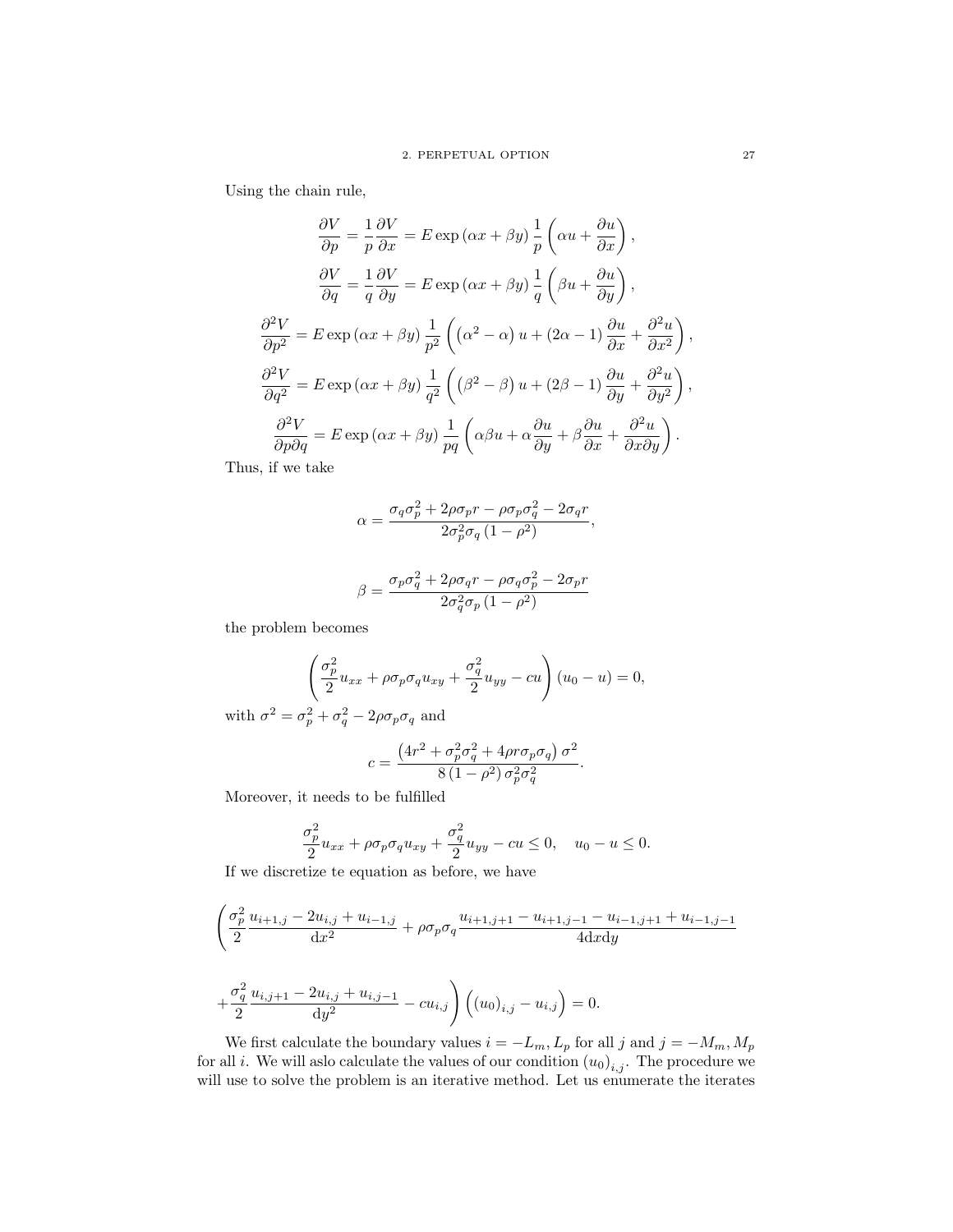with the superscript k,  $u_{i,j}^k$ . Let us take  $u_{i,j}^0 = (u_0)_{i,j}$ . In order to calculate the following iterates we will use the conditions of the problem, if

$$
u = u_0, \text{ then } \frac{\sigma_p^2}{2} u_{xx} + \rho \sigma_p \sigma_q u_{xy} + \frac{\sigma_q^2}{2} u_{yy} - cu < 0.
$$

Otherwise, if

$$
\frac{\sigma_p^2}{2}u_{xx} + \rho \sigma_p \sigma_q u_{xy} + \frac{\sigma_q^2}{2}u_{yy} - cu = 0, \text{ then } u_0 - u < 0.
$$

We will therefore use the iteration

$$
u_{i,j}^{k+1} = \max \left( \frac{e_x \left( u_{i+1,j}^k + u_{i-1,j}^k \right) + e_y \left( u_{i,j+1}^k + u_{i,j-1}^k \right)}{2 \left( c + e_x + e_y \right)} \right)
$$

$$
+ \frac{e_{xy} \left( u_{i+1,j+1}^k - u_{i+1,j-1}^k - u_{i-1,j+1}^k + u_{i-1,j-1}^k \right)}{2 \left( c + e_x + e_y \right)}, (u_0)_{i,j} \right),
$$

where we have defined

$$
e_x = \frac{\sigma_p^2}{dx^2}, \quad e_y = \frac{\sigma_q^2}{dy^2}, \quad e_{xy} = \frac{\rho \sigma_p \sigma_q}{2dx dy}.
$$

We will stop the iteration when the norm of the difference between two consecutive iterates is less than a known tollerance,  $||u^k - u^{k-1}|| < \varepsilon$ . We will take  $u = u<sup>k</sup>$ . This is an adaptation of the obstacle problem which is usually solved by using the iterative method SOR, which is a variation of the Gauss-Seidel method. Information can be found in  $\mathbf{10}$  $\mathbf{10}$  $\mathbf{10}$  or  $\mathbf{17}$  $\mathbf{17}$  $\mathbf{17}$ . For a more theoretic treatment of the SOR method one can check [[18](#page-38-18)].

In order to show the results we will take a particular case using the same parameters as before. However, we will take  $L_m = 150, M_m = 150$  and we obtain that  $L_p = 40, M_p = 40.$ 

We now show the graphs corresponding to the two boundary conditions mentioned before, Fig. [5](#page-35-0) and [6.](#page-35-1)



Figure 5. Curve  $\mathcal{P}(p,0)$  (blue) with initial condition  $\Lambda(p,0)$  (green).



<span id="page-35-1"></span><span id="page-35-0"></span>Figure 6. Curve  $\mathcal{P}(0, q)$  (blue) with initial condition  $\Lambda(0,q)$  (green).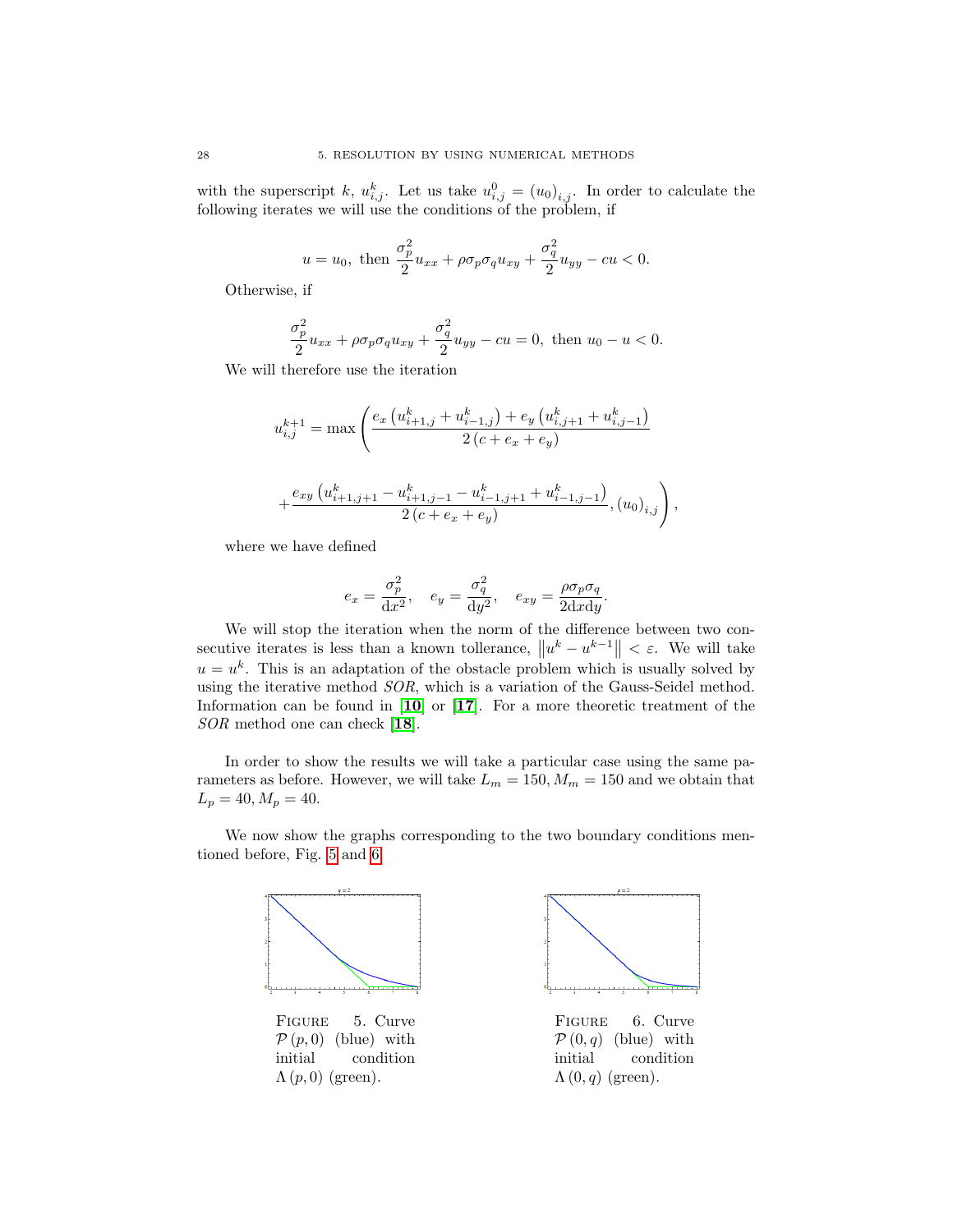<span id="page-36-0"></span>



FIGURE 7. Surfaces corresponding to  $\mathcal{P}\left(p,q\right)$  (colors) i  $\Lambda\left(p,q\right)$  (white).

We now show the value of the option on the plane  $p, q$  relying on the initial condition, Fig. [7](#page-36-0)